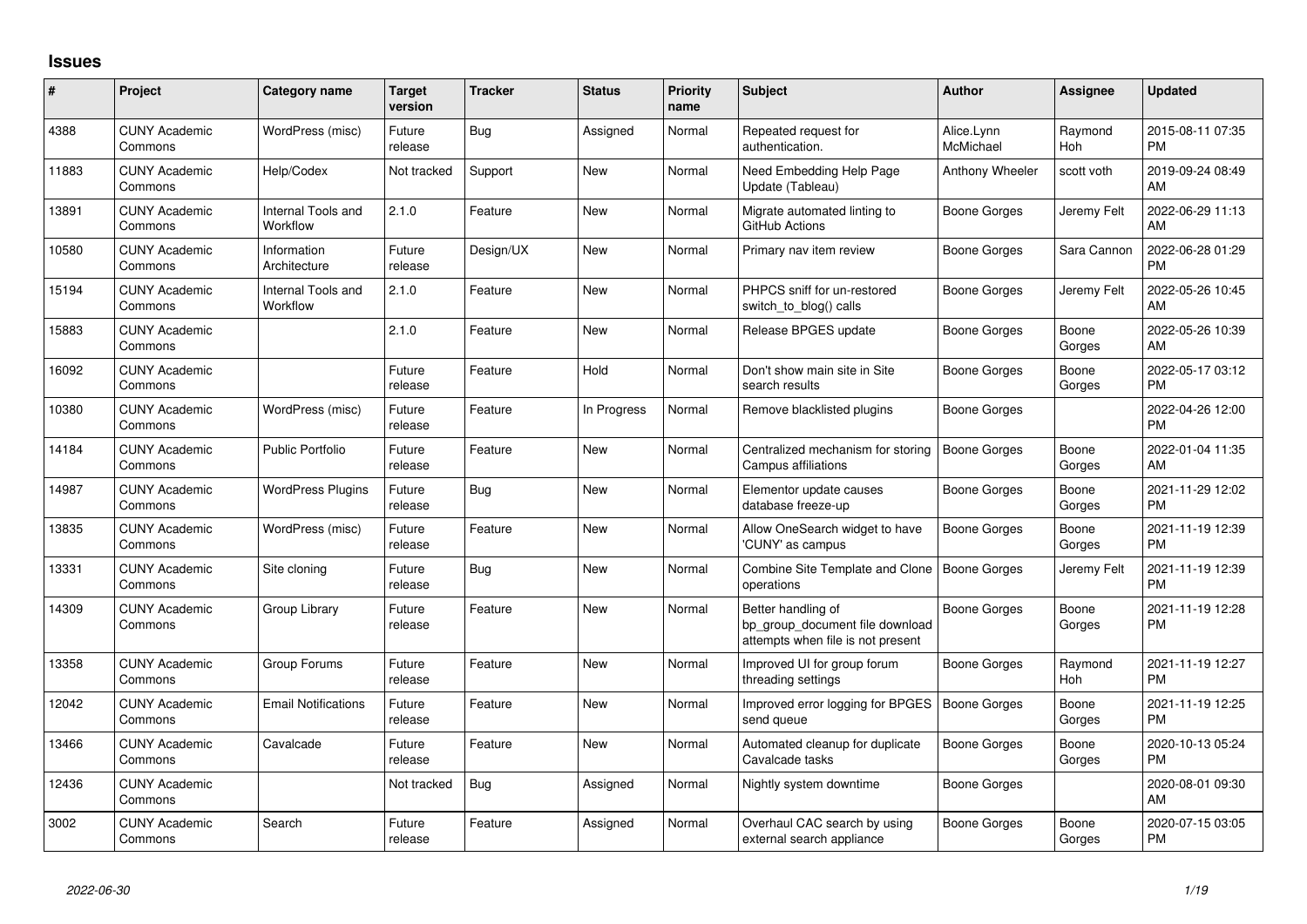| #     | Project                         | <b>Category name</b>     | <b>Target</b><br>version | <b>Tracker</b> | <b>Status</b>        | Priority<br>name | <b>Subject</b>                                                                                               | Author              | <b>Assignee</b>   | <b>Updated</b>                |
|-------|---------------------------------|--------------------------|--------------------------|----------------|----------------------|------------------|--------------------------------------------------------------------------------------------------------------|---------------------|-------------------|-------------------------------|
| 13048 | <b>CUNY Academic</b><br>Commons | Shortcodes and<br>embeds | Future<br>release        | Feature        | <b>New</b>           | Normal           | Jupyter Notebooks support                                                                                    | <b>Boone Gorges</b> |                   | 2020-07-14 11:46<br>AM        |
| 12911 | <b>CUNY Academic</b><br>Commons |                          | Not tracked              | Feature        | New                  | Normal           | Block access to xmlrpc.php based<br>on User-Agent                                                            | <b>Boone Gorges</b> | Boone<br>Gorges   | 2020-06-09 05:12<br><b>PM</b> |
| 12091 | <b>CUNY Academic</b><br>Commons | <b>Group Files</b>       | Future<br>release        | Feature        | <b>New</b>           | Normal           | Improved pre-upload file validation<br>for bp-group-documents                                                | <b>Boone Gorges</b> | Boone<br>Gorges   | 2019-11-14 01:21<br><b>PM</b> |
| 11945 | <b>CUNY Academic</b><br>Commons | Reckoning                | Future<br>release        | Feature        | Reporter<br>Feedback | Normal           | Add Comments bubble to<br>Reckoning views                                                                    | Boone Gorges        | Boone<br>Gorges   | 2019-11-12 05:14<br><b>PM</b> |
| 11517 | <b>CUNY Academic</b><br>Commons |                          | Not tracked              | Feature        | Assigned             | Normal           | wp-accessibility plugin should not<br>strip 'target=" blank" by default                                      | <b>Boone Gorges</b> | Laurie Hurson     | 2019-09-24 09:57<br>AM        |
| 11834 | <b>CUNY Academic</b><br>Commons | <b>Group Files</b>       | Future<br>release        | Feature        | New                  | Normal           | Improved tools for managing<br>group file folders                                                            | <b>Boone Gorges</b> | Sonja Leix        | 2019-09-06 03:55<br><b>PM</b> |
| 11392 | <b>CUNY Academic</b><br>Commons |                          | Future<br>release        | Bug            | <b>New</b>           | Normal           | Migrate users away from<br><b>StatPress</b>                                                                  | <b>Boone Gorges</b> |                   | 2019-04-23 03:53<br><b>PM</b> |
| 4635  | <b>CUNY Academic</b><br>Commons | Authentication           | Future<br>release        | Feature        | <b>New</b>           | Normal           | Allow non-WP authentication                                                                                  | <b>Boone Gorges</b> | Sonja Leix        | 2019-03-01 02:05<br><b>PM</b> |
| 9720  | <b>CUNY Academic</b><br>Commons | Authentication           | Future<br>release        | Feature        | New                  | Normal           | The Commons should be an<br>oAuth provider                                                                   | <b>Boone Gorges</b> |                   | 2019-03-01 02:04<br><b>PM</b> |
| 11024 | <b>CUNY Academic</b><br>Commons | WordPress (misc)         | Future<br>release        | Bug            | <b>New</b>           | Normal           | Subsites should not show "you<br>should update your .htaccess<br>now" notice after permalink setting<br>save | <b>Boone Gorges</b> |                   | 2019-01-28 01:35<br>PM        |
| 10794 | <b>CUNY Academic</b><br>Commons | Performance              | Not tracked              | Bug            | New                  | Normal           | Memcached connection<br>occasionally breaks                                                                  | <b>Boone Gorges</b> | Boone<br>Gorges   | 2018-12-06 03:30<br><b>PM</b> |
| 9926  | <b>CUNY Academic</b><br>Commons | <b>WordPress Plugins</b> | Future<br>release        | <b>Bug</b>     | New                  | Normal           | twitter-mentions-as-comments<br>cron jobs can run long                                                       | Boone Gorges        | Boone<br>Gorges   | 2018-10-24 12:34<br><b>PM</b> |
| 7663  | <b>CUNY Academic</b><br>Commons | Social Paper             | Future<br>release        | Bug            | <b>New</b>           | Normal           | Social Paper notifications not<br>formatted correctly on secondary<br>sites                                  | Boone Gorges        | Boone<br>Gorges   | 2018-04-16 03:52<br><b>PM</b> |
| 7022  | <b>CUNY Academic</b><br>Commons | Announcements            | Future<br>release        | Bug            | New                  | Normal           | Sitewide announcements should<br>be displayed on, and dismissable<br>from, mapped domains                    | Boone Gorges        | Boone<br>Gorges   | 2018-03-22 10:18<br>AM        |
| 3580  | <b>CUNY Academic</b><br>Commons | Group Blogs              | Future<br>release        | Feature        | <b>New</b>           | Normal           | Multiple blogs per group                                                                                     | Boone Gorges        | Boone<br>Gorges   | 2018-02-20 02:02<br><b>PM</b> |
| 4481  | <b>CUNY Academic</b><br>Commons | Events                   | Future<br>release        | Feature        | New                  | Normal           | Group admins/mods should have<br>the ability to unlink an event from<br>the group                            | <b>Boone Gorges</b> | Boone<br>Gorges   | 2017-04-24 03:53<br><b>PM</b> |
| 6749  | <b>CUNY Academic</b><br>Commons | Events                   | Future<br>release        | Bug            | New                  | Low              | BPEO iCal request can trigger<br>very large number of DB queries                                             | Boone Gorges        | Raymond<br>Hoh    | 2016-11-15 10:09<br><b>PM</b> |
| 1423  | <b>CUNY Academic</b><br>Commons | <b>BuddyPress (misc)</b> | Future<br>release        | Feature        | Assigned             | Low              | Show an avatar for pingback<br>comment activity items                                                        | <b>Boone Gorges</b> | <b>Tahir Butt</b> | 2016-10-24 12:03<br>PM        |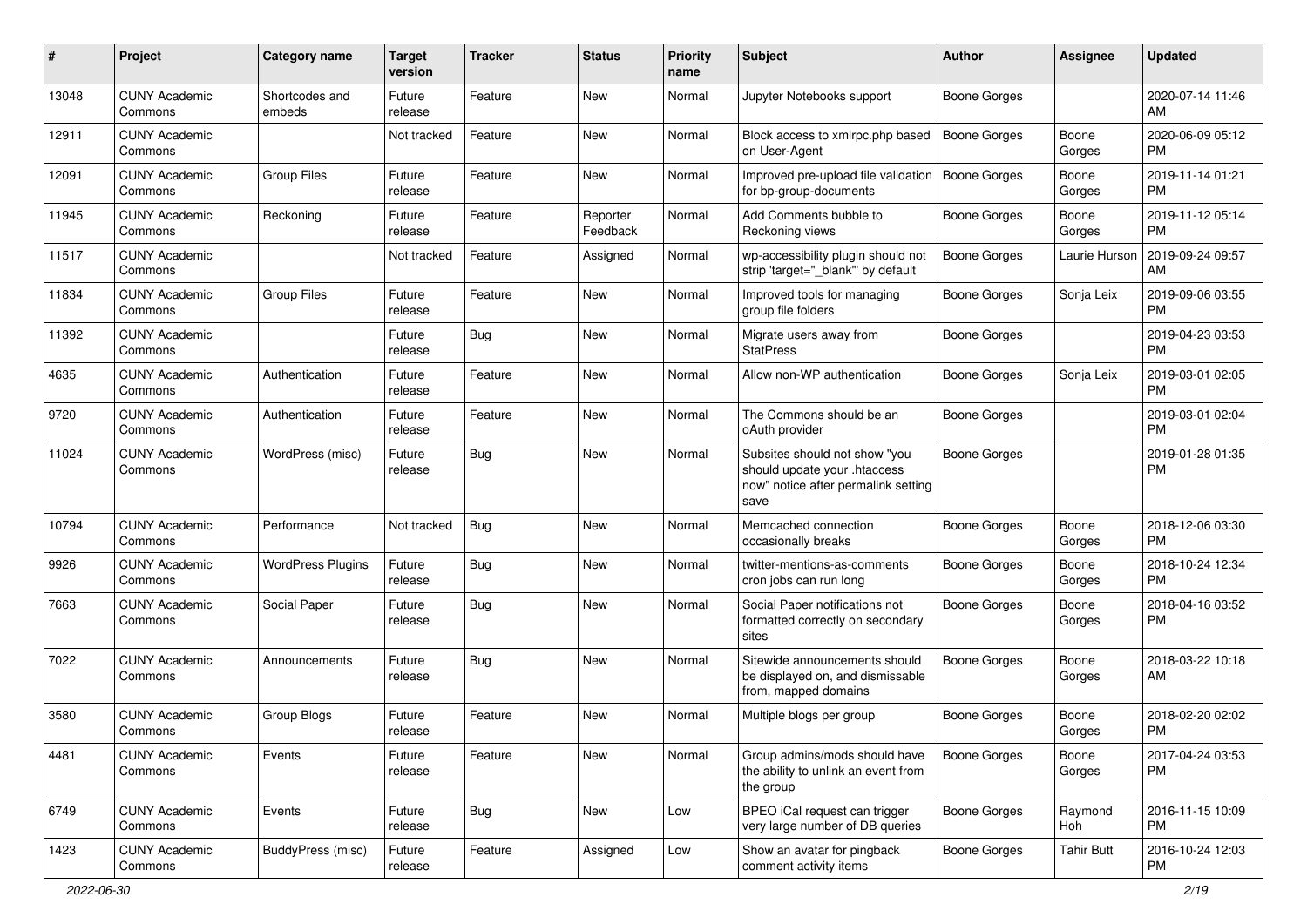| #    | <b>Project</b>                  | Category name                  | <b>Target</b><br>version | <b>Tracker</b> | <b>Status</b> | <b>Priority</b><br>name | <b>Subject</b>                                                              | <b>Author</b>       | Assignee            | <b>Updated</b>                |
|------|---------------------------------|--------------------------------|--------------------------|----------------|---------------|-------------------------|-----------------------------------------------------------------------------|---------------------|---------------------|-------------------------------|
| 5234 | <b>CUNY Academic</b><br>Commons | Membership                     | Future<br>release        | Feature        | Assigned      | Normal                  | Write Unconfirmed patch for WP                                              | Boone Gorges        | Boone<br>Gorges     | 2016-10-24 11:18<br>AM        |
| 6332 | <b>CUNY Academic</b><br>Commons | WordPress (misc)               | Future<br>release        | Feature        | New           | Normal                  | Allow uploaded files to be marked<br>as private in an ad hoc way            | <b>Boone Gorges</b> |                     | 2016-10-17 11:41<br><b>PM</b> |
| 1417 | <b>CUNY Academic</b><br>Commons | <b>BuddyPress Docs</b>         | Future<br>release        | Feature        | Assigned      | Low                     | <b>Bulk actions for BuddyPress Docs</b>                                     | Boone Gorges        | Boone<br>Gorges     | 2016-10-17 10:41<br><b>PM</b> |
| 5489 | <b>CUNY Academic</b><br>Commons | Social Paper                   | Future<br>release        | Feature        | <b>New</b>    | Normal                  | Asc/desc sorting for Social Paper<br>directories                            | Boone Gorges        |                     | 2016-04-21 10:06<br><b>PM</b> |
| 5488 | <b>CUNY Academic</b><br>Commons | Social Paper                   | Future<br>release        | Bug            | New           | Normal                  | Add a "last edited by" field to<br>Social Paper group directories           | Boone Gorges        |                     | 2016-04-21 10:05<br><b>PM</b> |
| 3230 | <b>CUNY Academic</b><br>Commons | Internal Tools and<br>Workflow | Not tracked              | Feature        | Assigned      | High                    | Scripts for quicker<br>provisioning/updating of<br>development environments | Boone Gorges        | Boone<br>Gorges     | 2016-01-26 04:54<br><b>PM</b> |
| 1167 | <b>CUNY Academic</b><br>Commons | <b>Email Invitations</b>       | Future<br>release        | Feature        | <b>New</b>    | Low                     | Allow email invitations to be resent                                        | <b>Boone Gorges</b> | Boone<br>Gorges     | 2015-11-12 12:53<br>AM        |
| 1744 | <b>CUNY Academic</b><br>Commons | <b>BuddyPress Docs</b>         | Future<br>release        | Feature        | Assigned      | Normal                  | Spreadsheet-style Docs                                                      | Boone Gorges        | Boone<br>Gorges     | 2015-11-09 06:13<br><b>PM</b> |
| 1165 | <b>CUNY Academic</b><br>Commons | <b>Email Invitations</b>       | Future<br>release        | Feature        | Assigned      | Low                     | Allow saved lists of invitees under<br>Send Invites                         | <b>Boone Gorges</b> | Boone<br>Gorges     | 2015-11-09 06:03<br><b>PM</b> |
| 1166 | <b>CUNY Academic</b><br>Commons | <b>Email Invitations</b>       | Future<br>release        | Feature        | <b>New</b>    | Low                     | Better organizational tools for Sent<br><b>Invites</b>                      | Boone Gorges        | Boone<br>Gorges     | 2015-11-09 06:02<br><b>PM</b> |
| 1422 | <b>CUNY Academic</b><br>Commons | <b>BuddyPress Docs</b>         | Future<br>release        | Feature        | Assigned      | Normal                  | Make "created Doc" activity icons<br>non-mini                               | <b>Boone Gorges</b> | Boone<br>Gorges     | 2015-11-09 05:48<br><b>PM</b> |
| 618  | <b>CUNY Academic</b><br>Commons | <b>BuddyPress Docs</b>         | Future<br>release        | Feature        | Assigned      | Normal                  | <b>BuddyPress Docs: export formats</b>                                      | <b>Boone Gorges</b> | Boone<br>Gorges     | 2015-11-09 05:38<br><b>PM</b> |
| 308  | <b>CUNY Academic</b><br>Commons | Registration                   | Future<br>release        | Feature        | <b>New</b>    | Normal                  | Group recommendations for<br>signup process                                 | Boone Gorges        | Samantha<br>Raddatz | 2015-11-09 05:07<br><b>PM</b> |
| 3192 | <b>CUNY Academic</b><br>Commons | Group Forums                   | Future<br>release        | Feature        | Assigned      | Normal                  | Customizable forum views for<br>bbPress 2.x group forums                    | Boone Gorges        | Raymond<br>Hoh      | 2015-11-09 12:47<br><b>PM</b> |
| 2832 | <b>CUNY Academic</b><br>Commons | <b>Public Portfolio</b>        | Future<br>release        | Feature        | Assigned      | Normal                  | Improve interface for (not)<br>auto-linking profile fields                  | Boone Gorges        | Chris Stein         | 2015-01-05 08:52<br><b>PM</b> |
| 3193 | <b>CUNY Academic</b><br>Commons | Group Forums                   | Future<br>release        | Feature        | Assigned      | Normal                  | bbPress 2.x dynamic roles and<br><b>RBE</b>                                 | Boone Gorges        | Boone<br>Gorges     | 2014-09-30 01:30<br><b>PM</b> |
| 3330 | <b>CUNY Academic</b><br>Commons | My Commons                     | Future<br>release        | Feature        | Assigned      | Normal                  | "Commons Information" tool                                                  | Boone Gorges        | Chris Stein         | 2014-09-22 08:46<br><b>PM</b> |
| 1983 | <b>CUNY Academic</b><br>Commons | Home Page                      | Future<br>release        | Feature        | Assigned      | Low                     | Media Library integration with<br><b>Featured Content plugin</b>            | Boone Gorges        | Dominic<br>Giglio   | 2014-03-17 10:34<br>AM        |
| 3048 | <b>CUNY Academic</b><br>Commons | Public Portfolio               | Future<br>release        | Feature        | <b>New</b>    | Low                     | Images for rich text profile fields                                         | Boone Gorges        | Boone<br>Gorges     | 2014-02-19 12:56<br><b>PM</b> |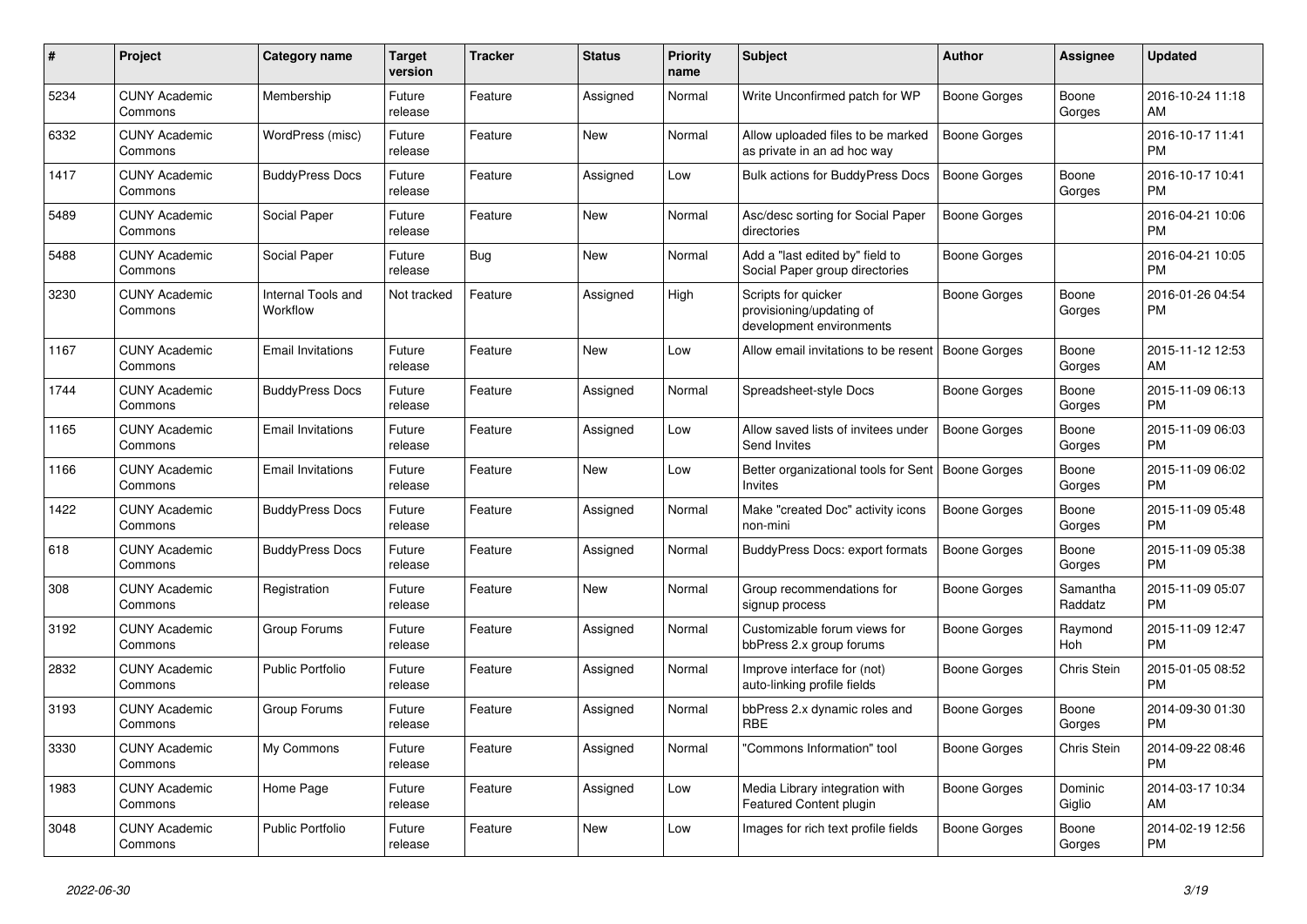| #     | <b>Project</b>                                                          | Category name            | <b>Target</b><br>version | <b>Tracker</b> | <b>Status</b>        | <b>Priority</b><br>name | <b>Subject</b>                                            | <b>Author</b>      | Assignee            | <b>Updated</b>                |
|-------|-------------------------------------------------------------------------|--------------------------|--------------------------|----------------|----------------------|-------------------------|-----------------------------------------------------------|--------------------|---------------------|-------------------------------|
| 1508  | <b>CUNY Academic</b><br>Commons                                         | WordPress (misc)         | Future<br>release        | Feature        | Assigned             | Normal                  | Share login cookies across<br>mapped domains              | Boone Gorges       | Boone<br>Gorges     | 2012-07-02 12:12<br><b>PM</b> |
| 1460  | <b>CUNY Academic</b><br>Commons                                         | Analytics                | Future<br>release        | Feature        | Assigned             | Normal                  | <b>Update System Report</b>                               | <b>Brian Foote</b> | Boone<br>Gorges     | 2015-11-09 06:13<br><b>PM</b> |
| 2881  | <b>CUNY Academic</b><br>Commons                                         | <b>Public Portfolio</b>  | Future<br>release        | Feature        | Assigned             | Normal                  | Redesign the UX for Profiles                              | Chris Stein        | Chris Stein         | 2016-10-13 12:45<br><b>PM</b> |
| 2666  | <b>CUNY Academic</b><br>Commons                                         | About page               | Not tracked              | Documentation  | Assigned             | Normal                  | <b>Update About Text</b>                                  | Chris Stein        | Luke Waltzer        | 2016-03-04 11:19<br>AM        |
| 3565  | <b>CUNY Academic</b><br>Commons                                         | My Commons               | Not tracked              | Documentation  | New                  | Normal                  | Load Newest inconsistencies                               | Chris Stein        | scott voth          | 2015-11-09 01:16<br><b>PM</b> |
| 3059  | <b>CUNY Academic</b><br>Commons                                         | Group Forums             | Future<br>release        | Design/UX      | New                  | Normal                  | Forum Post Permissable Content<br><b>Explanatory Text</b> | Chris Stein        | Chris Stein         | 2015-04-02 11:27<br><b>AM</b> |
| 860   | <b>CUNY Academic</b><br>Commons                                         | Design                   | Future<br>release        | Design/UX      | Assigned             | Normal                  | <b>Standardize Button Treatment</b><br>Across the Commons | Chris Stein        | Chris Stein         | 2014-05-01 09:45<br>AM        |
| 15210 | <b>CUNY Academic</b><br>Commons                                         | Analytics                | Not tracked              | Design/UX      | <b>New</b>           | Normal                  | Google Analytics improvements                             | Colin McDonald     | Boone<br>Gorges     | 2022-05-24 10:47<br>AM        |
| 13199 | <b>CUNY Academic</b><br>Commons                                         | Group Forums             | Future<br>release        | Feature        | New                  | Normal                  | Favoring Groups over bbPress<br>plugin                    | Colin McDonald     | Colin<br>McDonald   | 2021-11-19 12:28<br><b>PM</b> |
| 13370 | <b>CUNY Academic</b><br>Commons                                         | Group Library            | Future<br>release        | Feature        | New                  | Normal                  | Library bulk deletion and folder<br>editing               | Colin McDonald     | Boone<br>Gorges     | 2020-10-13 10:41<br>AM        |
| 9729  | <b>CUNY Academic</b><br>Commons                                         | <b>SEO</b>               | Not tracked              | Support        | <b>New</b>           | Normal                  | 503 Errors showing on<br>newlaborforum.cuny.edu           | Diane Krauthamer   | Raymond<br>Hoh      | 2018-05-22 04:48<br><b>PM</b> |
| 3615  | <b>CUNY Academic</b><br>Commons                                         | Redmine                  | Not tracked              | Feature        | New                  | Low                     | Create Redmine issues via email                           | Dominic Giglio     | Boone<br>Gorges     | 2017-11-16 11:36<br><b>AM</b> |
| 11968 | JustPublics@365<br>MediaCamp                                            |                          |                          | Feature        | New                  | Normal                  | Nanoscience Retractable Display<br>Unit                   | Donald Cherry      | Bonnie<br>Eissner   | 2021-02-19 08:50<br>AM        |
| 12062 | AD/O365 Transition<br>from NonMatric to<br><b>Matriculated Students</b> |                          |                          | Feature        | In Progress          | Normal                  | create solution and console<br>project                    | Emilio Rodriguez   | Emilio<br>Rodriguez | 2019-11-12 03:56<br>PM        |
| 13457 | <b>CUNY Academic</b><br>Commons                                         | Group Forums             | 2.0.3                    | <b>Bug</b>     | <b>New</b>           | High                    | Forum post not sending<br>notifications                   | Filipa Calado      | Raymond<br>Hoh      | 2022-06-29 11:32<br>AM        |
| 11649 | <b>CUNY Academic</b><br>Commons                                         | <b>WordPress Plugins</b> | 2.0.3                    | Bug            | In Progress          | Normal                  | CC license displayed on every<br>page                     | <b>Gina Cherry</b> | Raymond<br>Hoh      | 2022-06-29 11:32<br>AM        |
| 14842 | <b>CUNY Academic</b><br>Commons                                         |                          | Not tracked              | Support        | Reporter<br>Feedback | Normal                  | Question about widgets and block<br>editor                | Gina Cherry        |                     | 2021-10-06 03:01<br><b>PM</b> |
| 12004 | <b>CUNY Academic</b><br>Commons                                         |                          | Not tracked              | Support        | Reporter<br>Feedback | Normal                  | Notifications for spam blog<br>comments                   | Gina Cherry        | Raymond<br>Hoh      | 2019-11-01 12:05<br><b>PM</b> |
| 11545 | <b>CUNY Academic</b><br>Commons                                         | <b>WordPress Plugins</b> | Not tracked              | Support        | New                  | Normal                  | <b>Twitter searches in WordPress</b>                      | Gina Cherry        | Matt Gold           | 2019-09-23 01:03<br><b>PM</b> |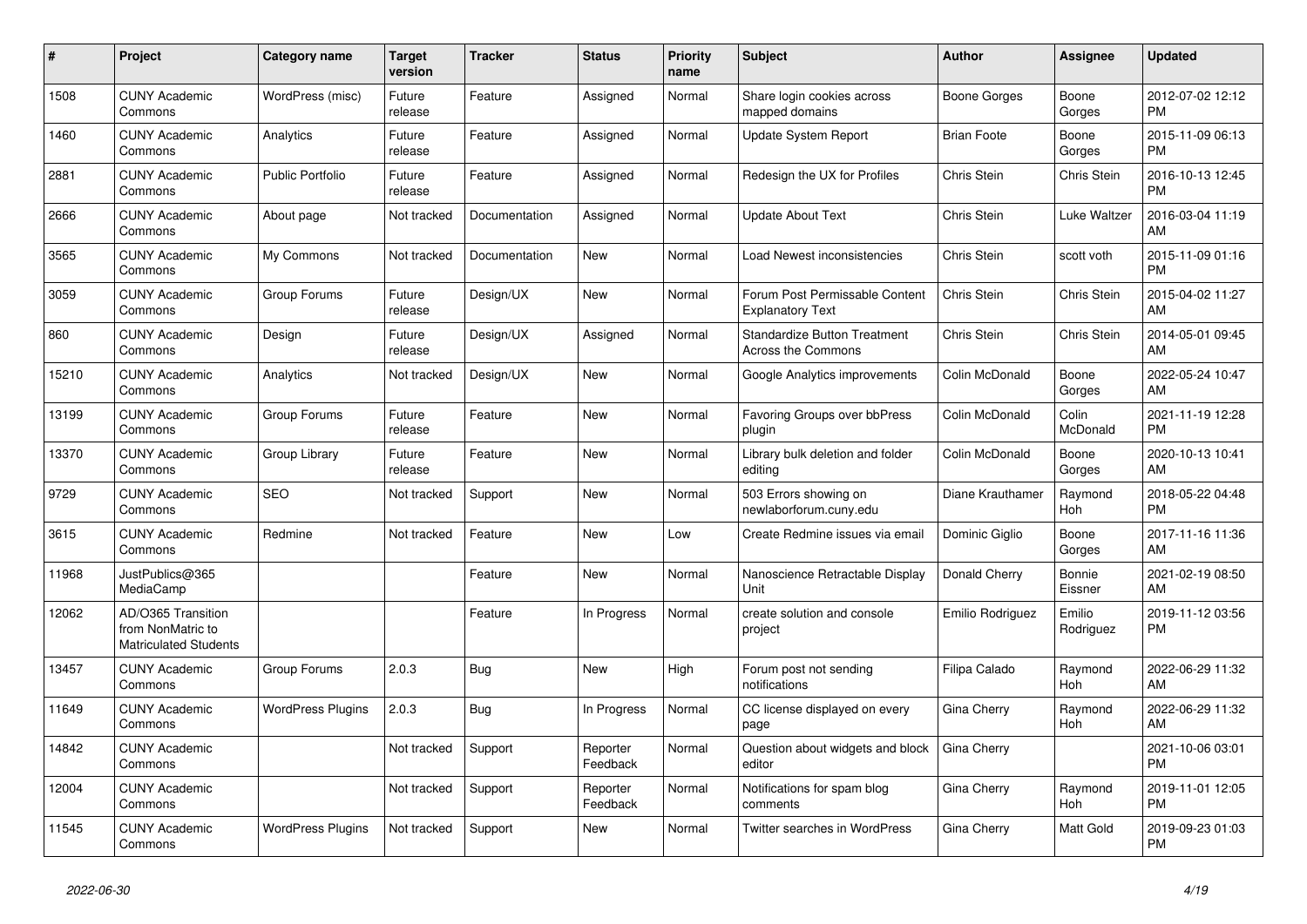| #     | <b>Project</b>                  | Category name            | <b>Target</b><br>version | <b>Tracker</b> | <b>Status</b>        | <b>Priority</b><br>name | <b>Subject</b>                                                        | Author        | <b>Assignee</b>     | <b>Updated</b>                |
|-------|---------------------------------|--------------------------|--------------------------|----------------|----------------------|-------------------------|-----------------------------------------------------------------------|---------------|---------------------|-------------------------------|
| 3473  | <b>CUNY Academic</b><br>Commons | User Experience          | Future<br>release        | Feature        | Assigned             | Normal                  | Commons profile: Add help info<br>about "Positions" replacing "title" | Keith Miyake  | Samantha<br>Raddatz | 2015-11-09 02:28<br><b>PM</b> |
| 6755  | <b>CUNY Academic</b><br>Commons | WordPress (misc)         | Future<br>release        | Bug            | <b>New</b>           | Normal                  | Cannot Deactivate Plugin                                              | Laura Kane    |                     | 2016-11-16 01:12<br><b>PM</b> |
| 16199 | <b>CUNY Academic</b><br>Commons | <b>Directories</b>       | 2.0.3                    | <b>Bug</b>     | <b>New</b>           | Normal                  | Removed "Semester" Filter from<br><b>Courses Directory</b>            | Laurie Hurson | Boone<br>Gorges     | 2022-06-29 11:32<br>AM        |
| 15613 | <b>CUNY Academic</b><br>Commons |                          | 2.0.3                    | Feature        | Reporter<br>Feedback | Normal                  | Adding "Passster" plugin                                              | Laurie Hurson |                     | 2022-06-29 11:32<br>AM        |
| 12121 | <b>CUNY Academic</b><br>Commons | <b>WordPress Plugins</b> | 2.0.3                    | Feature        | Reporter<br>Feedback | Normal                  | Embedding H5P Iframes on<br><b>Commons Site</b>                       | Laurie Hurson | Boone<br>Gorges     | 2022-06-29 11:32<br>AM        |
| 14787 | <b>CUNY Academic</b><br>Commons | Plugin Packages          | Future<br>release        | Feature        | <b>New</b>           | Normal                  | Creating a "Design" plugin<br>package                                 | Laurie Hurson | scott voth          | 2022-04-27 04:56<br><b>PM</b> |
| 11843 | <b>CUNY Academic</b><br>Commons | WordPress (misc)         | Future<br>release        | Design/UX      | <b>New</b>           | Normal                  | Tweaking the Gutenberg Editor<br>Interface                            | Laurie Hurson |                     | 2022-04-26 12:00<br><b>PM</b> |
| 15923 | <b>CUNY Academic</b><br>Commons |                          | Not tracked              | Feature        | Reporter<br>Feedback | Normal                  | <b>Bellows Plugin Adjustments</b>                                     | Laurie Hurson |                     | 2022-04-20 10:10<br>AM        |
| 15757 | <b>CUNY Academic</b><br>Commons |                          |                          | Bug            | <b>New</b>           | Normal                  | Members # do not match                                                | Laurie Hurson |                     | 2022-03-30 04:52<br><b>PM</b> |
| 15176 | <b>CUNY Academic</b><br>Commons |                          | Not tracked              | Support        | Reporter<br>Feedback | Normal                  | Archiving Q Writing & Old<br>Wordpress Sites on the Commons           | Laurie Hurson |                     | 2022-02-08 10:28<br>AM        |
| 14504 | <b>CUNY Academic</b><br>Commons |                          | Not tracked              | Publicity      | Reporter<br>Feedback | Normal                  | Adding showcases to home page<br>menu                                 | Laurie Hurson | Boone<br>Gorges     | 2022-01-19 03:26<br><b>PM</b> |
| 13650 | <b>CUNY Academic</b><br>Commons | Group Library            | Future<br>release        | Feature        | <b>New</b>           | Normal                  | Forum Attachments in Group<br>Library                                 | Laurie Hurson |                     | 2021-11-19 12:30<br><b>PM</b> |
| 14940 | <b>CUNY Academic</b><br>Commons |                          |                          | Bug            | New                  | Normal                  | Discrepancy between Commons<br>profile "sites" and actual # of sites  | Laurie Hurson |                     | 2021-11-08 11:09<br>AM        |
| 14936 | <b>CUNY Academic</b><br>Commons |                          |                          | Bug            | <b>New</b>           | Normal                  | Commons websites blocked by<br>SPS campus network                     | Laurie Hurson |                     | 2021-11-03 03:57<br><b>PM</b> |
| 14538 | <b>CUNY Academic</b><br>Commons |                          | Not tracked              | Support        | Reporter<br>Feedback | Normal                  | <b>Weebly To Commons</b>                                              | Laurie Hurson |                     | 2021-09-14 10:47<br>AM        |
| 14475 | <b>CUNY Academic</b><br>Commons |                          | Not tracked              | Publicity      | <b>New</b>           | Normal                  | <b>OER Showcase Page</b>                                              | Laurie Hurson | Laurie Hurson       | 2021-09-14 10:46<br>AM        |
| 12446 | <b>CUNY Academic</b><br>Commons | Groups (misc)            | Future<br>release        | Feature        | Reporter<br>Feedback | Normal                  | Toggle default site to group forum<br>posting                         | Laurie Hurson | Laurie Hurson       | 2020-03-10 11:57<br>AM        |
| 12484 | <b>CUNY Academic</b><br>Commons |                          | Not tracked              | Support        | Reporter<br>Feedback | Normal                  | Sign up Code for COIL Course<br>starting in March                     | Laurie Hurson | Matt Gold           | 2020-03-02 02:26<br><b>PM</b> |
| 12438 | <b>CUNY Academic</b><br>Commons | Courses                  | Not tracked              | Bug            | <b>New</b>           | Normal                  | Site appearing twice                                                  | Laurie Hurson | Boone<br>Gorges     | 2020-02-18 01:34<br><b>PM</b> |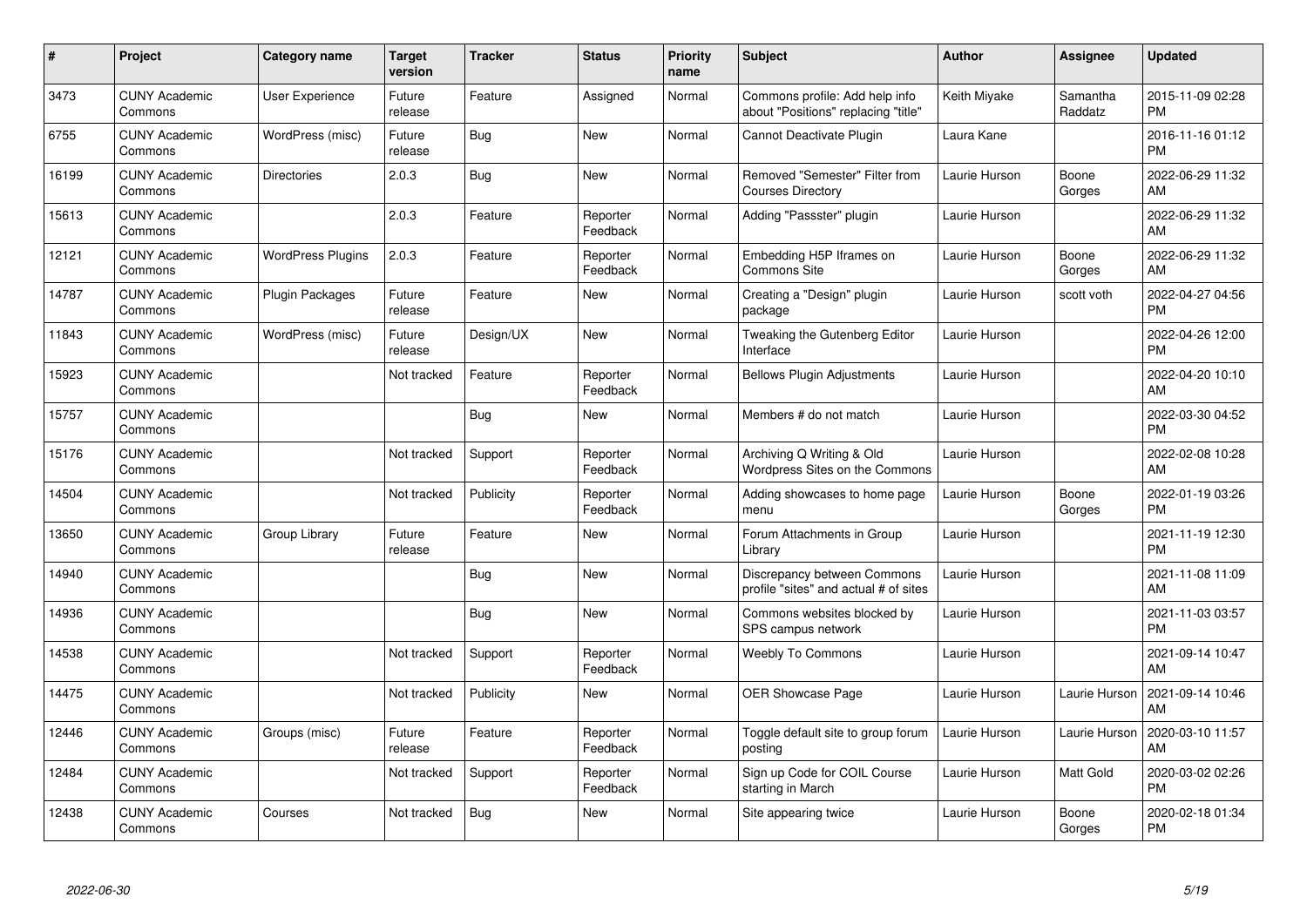| #     | Project                         | <b>Category name</b>     | Target<br>version | <b>Tracker</b> | <b>Status</b>        | <b>Priority</b><br>name | <b>Subject</b>                                                                             | <b>Author</b>       | Assignee         | <b>Updated</b>                |
|-------|---------------------------------|--------------------------|-------------------|----------------|----------------------|-------------------------|--------------------------------------------------------------------------------------------|---------------------|------------------|-------------------------------|
| 12328 | <b>CUNY Academic</b><br>Commons |                          | Not tracked       | Support        | New                  | Normal                  | Sign up Code for Non-CUNY<br>Faculty                                                       | Laurie Hurson       |                  | 2020-01-28 10:25<br>AM        |
| 11789 | <b>CUNY Academic</b><br>Commons | Courses                  | Future<br>release | Feature        | New                  | Normal                  | Ability to remove item from<br>Courses list                                                | Laurie Hurson       | Sonja Leix       | 2019-09-24 12:28<br><b>PM</b> |
| 11879 | <b>CUNY Academic</b><br>Commons |                          | Not tracked       | Bug            | New                  | Normal                  | Hypothesis comments appearing<br>on multiple, different pdfs across<br>blogs               | Laurie Hurson       | Laurie Hurson    | 2019-09-19 02:39<br><b>PM</b> |
| 11415 | <b>CUNY Academic</b><br>Commons | <b>WordPress Plugins</b> | Not tracked       | <b>Bug</b>     | Reporter<br>Feedback | Normal                  | Blog Subscriptions in Jetpack                                                              | Laurie Hurson       |                  | 2019-05-14 10:34<br>AM        |
| 11131 | <b>CUNY Academic</b><br>Commons |                          | Future<br>release | Feature        | Reporter<br>Feedback | Normal                  | Image Annotation Plugins                                                                   | Laurie Hurson       |                  | 2019-02-26 11:33<br>AM        |
| 9289  | <b>CUNY Academic</b><br>Commons | <b>WordPress Plugins</b> | Future<br>release | Bug            | Reporter<br>Feedback | Normal                  | <b>Email Users Plugin</b>                                                                  | Laurie Hurson       | Boone<br>Gorges  | 2018-10-24 12:34<br>PM.       |
| 9060  | <b>CUNY Academic</b><br>Commons | Commons In A Box         | Not tracked       | Bug            | Hold                 | Normal                  | Problems with CBox image library<br>upload                                                 | Lisa Rhody          | Raymond<br>Hoh   | 2018-01-10 03:26<br><b>PM</b> |
| 2612  | <b>CUNY Academic</b><br>Commons |                          | Not tracked       | Publicity      | Assigned             | Normal                  | Pinterest site for the Commons                                                             | local admin         | Sarah<br>Morgano | 2016-03-04 11:19<br>AM        |
| 2175  | <b>CUNY Academic</b><br>Commons | WordPress (misc)         | Not tracked       | Support        | Assigned             | Normal                  | Subscibe 2 vs. Jetpack<br>subscription options                                             | local admin         | Matt Gold        | 2016-01-26 04:58<br><b>PM</b> |
| 2610  | <b>CUNY Academic</b><br>Commons | Group Invitations        | Future<br>release | Feature        | Assigned             | Low                     | Request: Custom invitation<br>message to group invites                                     | local admin         | Boone<br>Gorges  | 2015-11-09 06:13<br><b>PM</b> |
| 2325  | <b>CUNY Academic</b><br>Commons | BuddyPress (misc)        | Future<br>release | Feature        | Assigned             | Low                     | Profile should have separate fields<br>for first/last names                                | local admin         | Boone<br>Gorges  | 2015-11-09 06:09<br><b>PM</b> |
| 8835  | <b>CUNY Academic</b><br>Commons | Blogs (BuddyPress)       | Future<br>release | Feature        | New                  | Normal                  | Extend cuny is shortlinks to sites                                                         | Luke Waltzer        | Boone<br>Gorges  | 2022-04-26 11:59<br>AM        |
| 13430 | <b>CUNY Academic</b><br>Commons | Reply By Email           | Not tracked       | Bug            | New                  | Normal                  | Delay in RBE                                                                               | Luke Waltzer        | Raymond<br>Hoh   | 2020-10-13 11:16<br>AM        |
| 9895  | <b>CUNY Academic</b><br>Commons | Onboarding               | Future<br>release | Feature        | Assigned             | Normal                  | Add "Accept Invitation"<br>link/button/function to Group<br>and/or Site invitation emails? | Luke Waltzer        | Boone<br>Gorges  | 2018-06-07 12:42<br><b>PM</b> |
| 7981  | <b>CUNY Academic</b><br>Commons | Social Paper             | Future<br>release | Bug            | New                  | Normal                  | Social Paper comments should<br>not go to spam                                             | Luke Waltzer        | Boone<br>Gorges  | 2018-04-16 03:52<br><b>PM</b> |
| 9211  | <b>CUNY Academic</b><br>Commons | <b>WordPress Plugins</b> | Future<br>release | Support        | Reporter<br>Feedback | Normal                  | Auto-Role Setting in Forum Plugin<br>Causing Some Confusion                                | <b>Luke Waltzer</b> | Boone<br>Gorges  | 2018-03-13 11:44<br>AM        |
| 7928  | <b>CUNY Academic</b><br>Commons | Group Forums             | Not tracked       | Bug            | New                  | Normal                  | Duplicate Forum post                                                                       | Luke Waltzer        | Raymond<br>Hoh   | 2017-04-11 09:27<br><b>PM</b> |
| 6356  | <b>CUNY Academic</b><br>Commons | <b>WordPress Plugins</b> | Future<br>release | <b>Bug</b>     | Reporter<br>Feedback | Low                     | Should Subscribe2 be<br>deprecated?                                                        | Luke Waltzer        |                  | 2017-03-20 12:20<br><b>PM</b> |
| 7624  | <b>CUNY Academic</b><br>Commons | BuddyPress (misc)        | Future<br>release | Design/UX      | New                  | Normal                  | <b>BP Notifications</b>                                                                    | Luke Waltzer        | Paige Dupont     | 2017-02-08 10:43<br>PM        |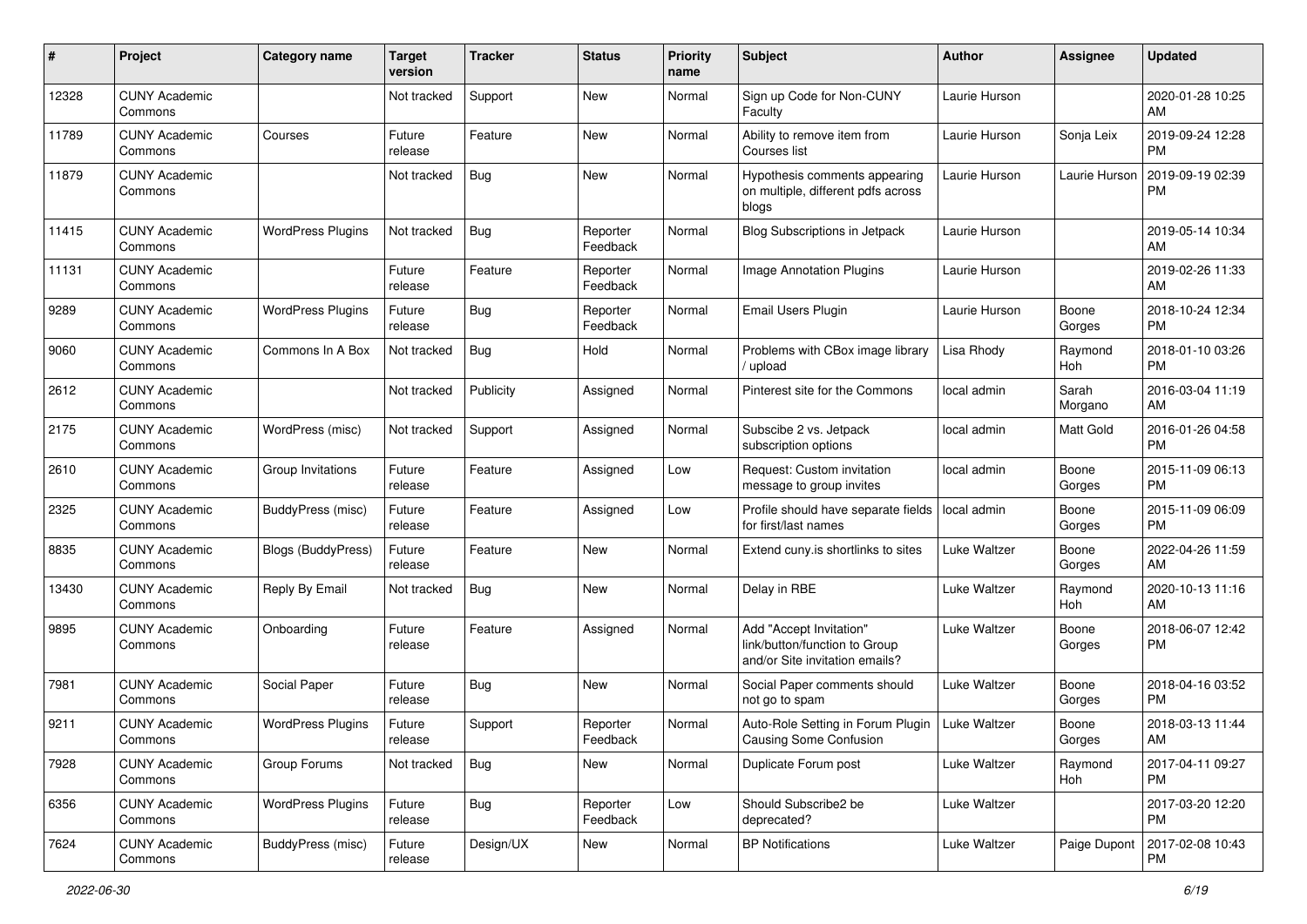| #     | Project                         | <b>Category name</b>      | <b>Target</b><br>version | <b>Tracker</b> | <b>Status</b>        | <b>Priority</b><br>name | <b>Subject</b>                                                    | <b>Author</b>   | <b>Assignee</b>     | <b>Updated</b>                |
|-------|---------------------------------|---------------------------|--------------------------|----------------|----------------------|-------------------------|-------------------------------------------------------------------|-----------------|---------------------|-------------------------------|
| 6644  | <b>CUNY Academic</b><br>Commons |                           | Not tracked              | <b>Bug</b>     | Reporter<br>Feedback | High                    | White Screen at Login Pge                                         | Luke Waltzer    | Raymond<br>Hoh      | 2016-11-21 10:34<br><b>PM</b> |
| 6392  | <b>CUNY Academic</b><br>Commons | Group Forums              | Future<br>release        | Design/UX      | Assigned             | Low                     | Composition/Preview Panes in<br>Forum Posts                       | Luke Waltzer    | Paige Dupont        | 2016-10-21 04:26<br><b>PM</b> |
| 6389  | <b>CUNY Academic</b><br>Commons | <b>BuddyPress Docs</b>    | Future<br>release        | Feature        | <b>New</b>           | Low                     | Make Discussion Area Visible<br>When Editing a Doc                | Luke Waltzer    | Boone<br>Gorges     | 2016-10-21 04:16<br><b>PM</b> |
| 6078  | <b>CUNY Academic</b><br>Commons | <b>Blogs (BuddyPress)</b> | Future<br>release        | Feature        | <b>New</b>           | Normal                  | <b>Explore Adding Network Blog</b><br>Metadata Plugin             | Luke Waltzer    | Luke Waltzer        | 2016-10-11 10:29<br><b>PM</b> |
| 5268  | <b>CUNY Academic</b><br>Commons | Group Forums              | Future<br>release        | Bug            | Assigned             | Normal                  | Long-time to post to multiple<br>groups                           | Luke Waltzer    | Daniel Jones        | 2016-09-07 06:31<br><b>PM</b> |
| 5317  | <b>CUNY Academic</b><br>Commons | Group Blogs               | Not tracked              | Bug            | Reporter<br>Feedback | Normal                  | Notifications of New Post Didn't<br>Come                          | Luke Waltzer    | Samantha<br>Raddatz | 2016-03-21 10:41<br><b>PM</b> |
| 5225  | <b>CUNY Academic</b><br>Commons | Registration              | Future<br>release        | Feature        | Assigned             | Normal                  | On-boarding Issues                                                | Luke Waltzer    | Samantha<br>Raddatz | 2016-02-12 02:58<br><b>PM</b> |
| 8211  | <b>CUNY Academic</b><br>Commons | <b>WordPress Themes</b>   | Future<br>release        | Feature        | <b>New</b>           | Normal                  | Theme Suggestions: Material<br>Design-Inspired Themes             | Margaret Galvan | Margaret<br>Galvan  | 2017-08-07 02:48<br><b>PM</b> |
| 8078  | <b>CUNY Academic</b><br>Commons | <b>WordPress Plugins</b>  | Future<br>release        | System Upgrade | Assigned             | Normal                  | <b>CommentPress Updates</b>                                       | Margaret Galvan | Christian<br>Wach   | 2017-05-08 03:49<br><b>PM</b> |
| 7828  | <b>CUNY Academic</b><br>Commons |                           | Not tracked              | Feature        | Assigned             | Normal                  | Theme Assessment 2017                                             | Margaret Galvan | Margaret<br>Galvan  | 2017-05-02 10:41<br><b>PM</b> |
| 15169 | <b>CUNY Academic</b><br>Commons |                           | 2.0.3                    | Support        | Reporter<br>Feedback | Normal                  | new Prelude website zipfiles for<br>custom theme and other files. | Marilyn Weber   |                     | 2022-06-29 11:32<br>AM        |
| 15655 | <b>CUNY Academic</b><br>Commons |                           | 2.0.3                    | Support        | Reporter<br>Feedback | Normal                  | Event Aggregator plugin?                                          | Marilyn Weber   |                     | 2022-06-29 11:32<br>AM        |
| 16110 | <b>CUNY Academic</b><br>Commons |                           |                          | Support        | Reporter<br>Feedback | Normal                  | remove Creative Commons<br>license from pages?                    | Marilyn Weber   | Raymond<br>Hoh      | 2022-05-17 06:11<br><b>PM</b> |
| 16099 | <b>CUNY Academic</b><br>Commons |                           |                          | Support        | Reporter<br>Feedback | Normal                  | request for Newsletter Glue                                       | Marilyn Weber   |                     | 2022-05-13 12:14<br><b>PM</b> |
| 15685 | <b>CUNY Academic</b><br>Commons |                           |                          | Support        | New                  | High                    | problem with chrome?                                              | Marilyn Weber   |                     | 2022-04-25 03:40<br><b>PM</b> |
| 15816 | <b>CUNY Academic</b><br>Commons |                           | Not tracked              | Support        | New                  | Normal                  | slow loading at SPS                                               | Marilyn Weber   |                     | 2022-04-05 01:26<br><b>PM</b> |
| 15565 | <b>CUNY Academic</b><br>Commons |                           |                          | Support        | New                  | Normal                  | Events - send updates to an email<br>listserv                     | Marilyn Weber   |                     | 2022-03-10 01:06<br><b>PM</b> |
| 15370 | <b>CUNY Academic</b><br>Commons |                           |                          | Support        | Reporter<br>Feedback | Normal                  | All-in-One Event Calendar?                                        | Marilyn Weber   |                     | 2022-02-17 11:03<br>AM        |
| 15260 | <b>CUNY Academic</b><br>Commons |                           |                          | Support        | Reporter<br>Feedback | Normal                  | Diacritical markings   European<br><b>Stages</b>                  | Marilyn Weber   |                     | 2022-02-04 08:16<br>AM        |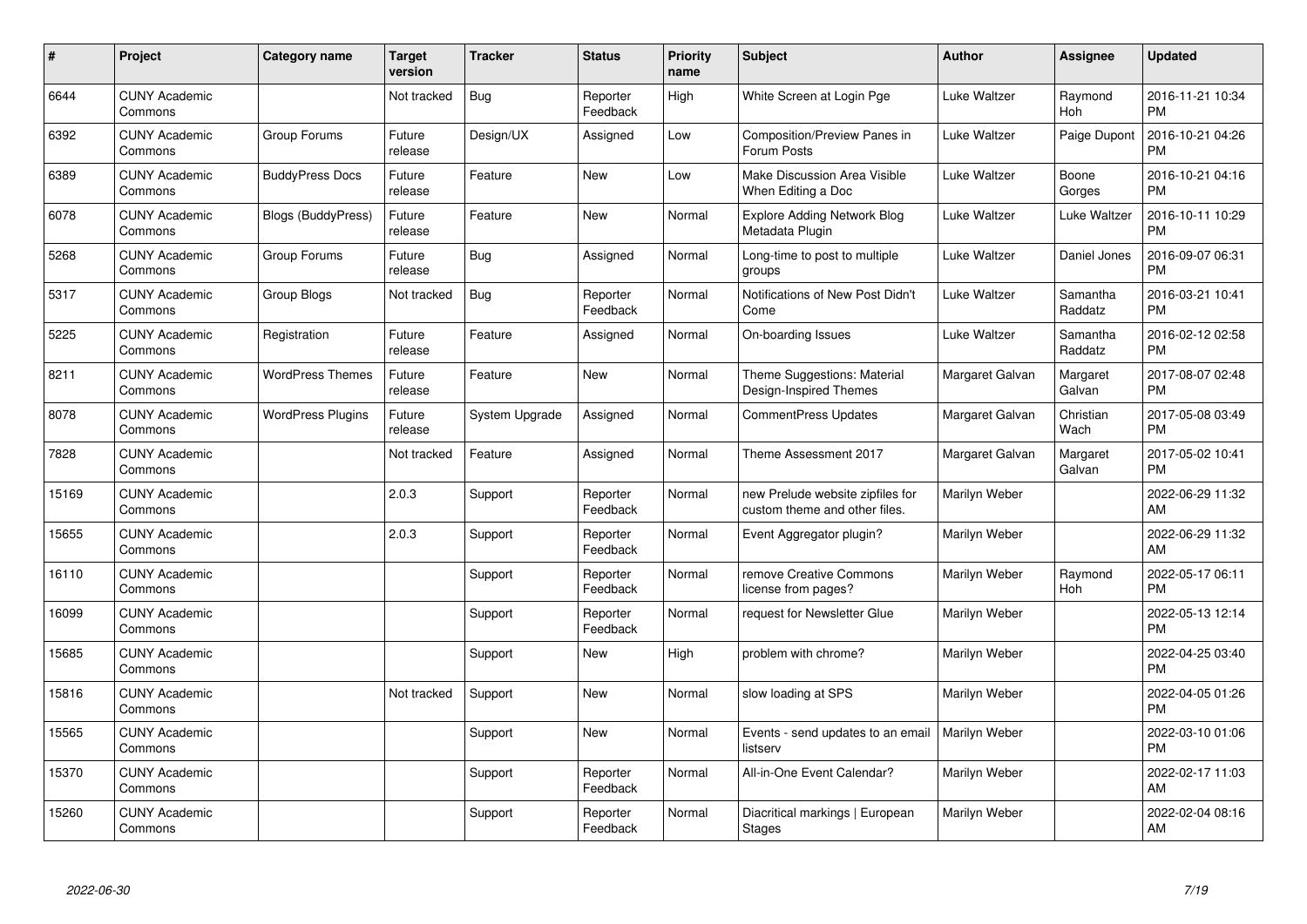| #     | Project                         | <b>Category name</b>       | <b>Target</b><br>version | <b>Tracker</b> | <b>Status</b>        | <b>Priority</b><br>name | <b>Subject</b>                                                                                | <b>Author</b>        | <b>Assignee</b>  | <b>Updated</b>                |
|-------|---------------------------------|----------------------------|--------------------------|----------------|----------------------|-------------------------|-----------------------------------------------------------------------------------------------|----------------------|------------------|-------------------------------|
| 15045 | <b>CUNY Academic</b><br>Commons |                            |                          | Support        | New                  | Normal                  | no result for KCeL in the search<br>box on the commons                                        | Marilyn Weber        |                  | 2021-12-10 11:29<br>AM        |
| 14911 | <b>CUNY Academic</b><br>Commons | <b>WordPress Themes</b>    | Not tracked              | Support        | New                  | Normal                  | Twentytwentyone theme                                                                         | Marilyn Weber        |                  | 2021-10-28 10:37<br>AM        |
| 14900 | <b>CUNY Academic</b><br>Commons |                            | Not tracked              | Support        | Reporter<br>Feedback | Normal                  | previous theme?                                                                               | Marilyn Weber        |                  | 2021-10-25 10:31<br>AM        |
| 14784 | <b>CUNY Academic</b><br>Commons |                            |                          | Support        | Reporter<br>Feedback | Normal                  | User report of logo problem when<br>using Customizer theme                                    | <b>Marilyn Weber</b> |                  | 2021-09-17 10:25<br>AM        |
| 14398 | <b>CUNY Academic</b><br>Commons |                            | Not tracked              | Support        | Reporter<br>Feedback | Normal                  | Events plug-in notification problem                                                           | Marilyn Weber        |                  | 2021-05-11 11:21<br>AM        |
| 14074 | <b>CUNY Academic</b><br>Commons | WordPress (misc)           | Not tracked              | Support        | Reporter<br>Feedback | Normal                  | page password protection problem                                                              | Marilyn Weber        |                  | 2021-03-02 11:03<br>AM        |
| 13912 | <b>CUNY Academic</b><br>Commons |                            | Not tracked              | Feature        | Hold                 | Low                     | posting "missed schedule"                                                                     | Marilyn Weber        |                  | 2021-02-23 10:46<br>AM        |
| 13975 | <b>CUNY Academic</b><br>Commons | Social Paper               | Not tracked              | Support        | Reporter<br>Feedback | Normal                  | can't approve comments on Social<br>Paper paper                                               | Marilyn Weber        |                  | 2021-02-12 09:33<br>AM        |
| 13328 | <b>CUNY Academic</b><br>Commons | Group Forums               | Not tracked              | Bug            | Reporter<br>Feedback | Normal                  | cross-posting in two related<br>groups                                                        | Marilyn Weber        | Raymond<br>Hoh   | 2020-09-15 10:39<br><b>PM</b> |
| 13286 | <b>CUNY Academic</b><br>Commons |                            | Not tracked              | Support        | <b>New</b>           | Normal                  | problem connecting with<br>WordPress app                                                      | Marilyn Weber        | Raymond<br>Hoh   | 2020-09-08 11:16<br>AM        |
| 13255 | <b>CUNY Academic</b><br>Commons |                            | Not tracked              | Support        | Reporter<br>Feedback | Normal                  | Accessibility problems                                                                        | Marilyn Weber        |                  | 2020-09-01 05:48<br><b>PM</b> |
| 13034 | <b>CUNY Academic</b><br>Commons |                            | Not tracked              | Support        | Reporter<br>Feedback | Normal                  | a site is asking people to join the<br>Commons to get a download                              | Marilyn Weber        |                  | 2020-07-12 07:23<br>AM        |
| 12741 | <b>CUNY Academic</b><br>Commons | <b>WordPress Plugins</b>   | Not tracked              | Support        | Reporter<br>Feedback | Normal                  | <b>Tableau Public Viz Block</b>                                                               | Marilyn Weber        | Raymond<br>Hoh   | 2020-05-12 11:00<br>AM        |
| 12382 | <b>CUNY Academic</b><br>Commons | Membership                 | Not tracked              | Support        | New                  | Normal                  | Email request change                                                                          | Marilyn Weber        | Marilyn<br>Weber | 2020-02-06 12:56<br><b>PM</b> |
| 12360 | <b>CUNY Academic</b><br>Commons | <b>WordPress Themes</b>    | Not tracked              | <b>Bug</b>     | Reporter<br>Feedback | Normal                  | site just says "DANTE We are<br>currently in maintenance mode,<br>please check back shortly." | Marilyn Weber        |                  | 2020-02-04 12:13<br><b>PM</b> |
| 12352 | <b>CUNY Academic</b><br>Commons |                            | Not tracked              | Support        | New                  | Normal                  | "posts list" page builder block<br>option                                                     | Marilyn Weber        |                  | 2020-02-03 01:29<br><b>PM</b> |
| 12350 | <b>CUNY Academic</b><br>Commons | <b>Blogs (BuddyPress)</b>  | Not tracked              | Support        | Reporter<br>Feedback | Normal                  | URL creation problem                                                                          | Marilyn Weber        |                  | 2020-02-03 11:27<br>AM        |
| 11971 | <b>CUNY Academic</b><br>Commons | <b>Email Notifications</b> | Future<br>release        | Bug            | Reporter<br>Feedback | Low                     | Pictures obscured in emailed post<br>notifications                                            | Marilyn Weber        | Raymond<br>Hoh   | 2019-11-21 01:14<br><b>PM</b> |
| 11519 | <b>CUNY Academic</b><br>Commons |                            | Not tracked              | Support        | Assigned             | Normal                  | comment option not appearing                                                                  | Marilyn Weber        |                  | 2019-09-24 10:28<br>AM        |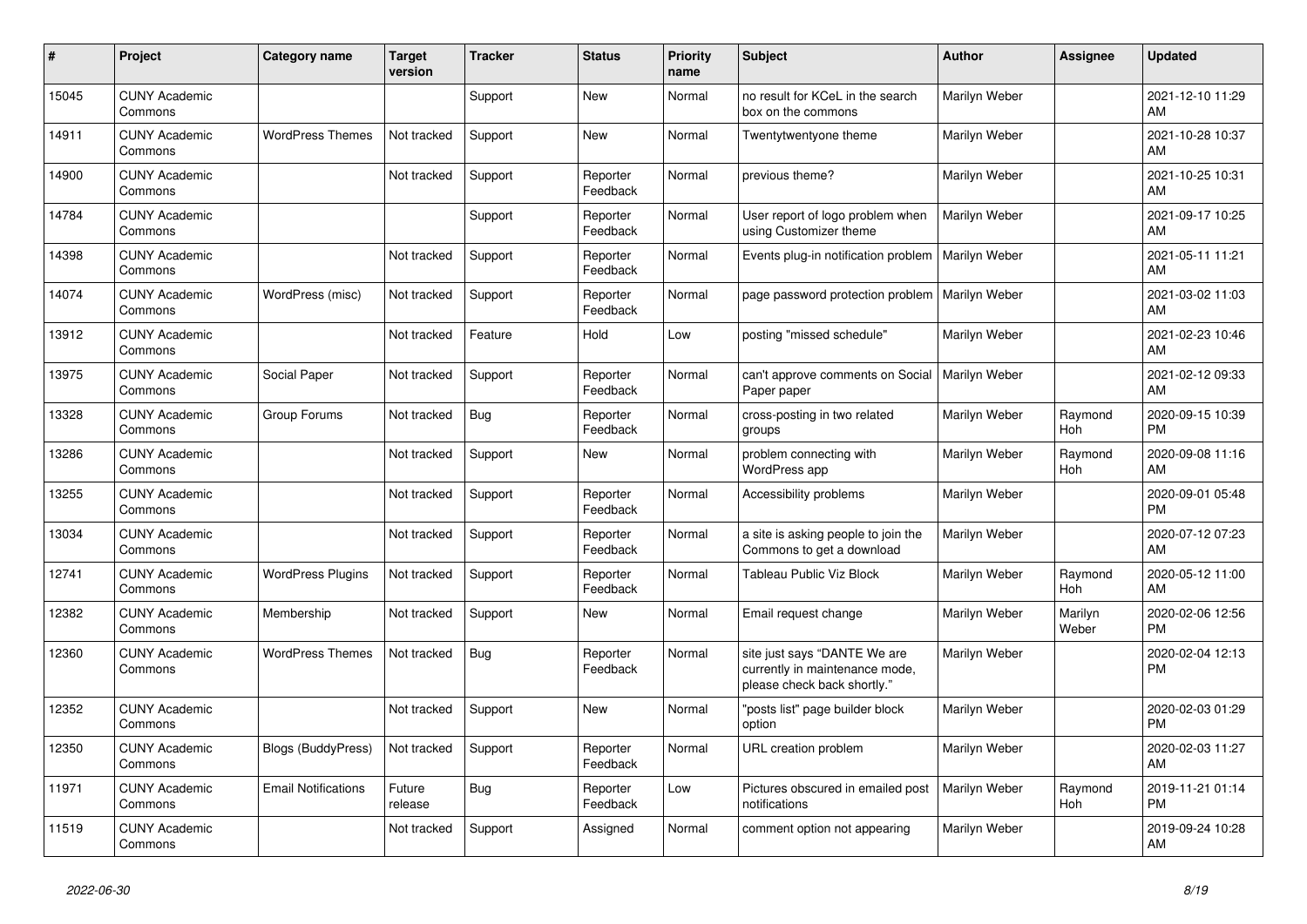| $\pmb{\#}$ | Project                         | <b>Category name</b>       | <b>Target</b><br>version | <b>Tracker</b> | <b>Status</b>        | <b>Priority</b><br>name | <b>Subject</b>                                                                                                                                        | <b>Author</b> | Assignee              | <b>Updated</b>                |
|------------|---------------------------------|----------------------------|--------------------------|----------------|----------------------|-------------------------|-------------------------------------------------------------------------------------------------------------------------------------------------------|---------------|-----------------------|-------------------------------|
| 11848      | <b>CUNY Academic</b><br>Commons |                            | Not tracked              | Support        | Hold                 | Normal                  | a Dean of Faculty wants to share<br>a large file                                                                                                      | Marilyn Weber |                       | 2019-09-24 08:44<br>AM        |
| 10273      | <b>CUNY Academic</b><br>Commons | Registration               | Not tracked              | Support        | Reporter<br>Feedback | Normal                  | users combining CF and campus<br>address                                                                                                              | Marilyn Weber |                       | 2019-09-18 10:58<br>AM        |
| 5050       | <b>CUNY Academic</b><br>Commons | Social Paper               | Future<br>release        | Feature        | New                  | Low                     | Making comments visible in SP<br>editing mode (SP suggestion #1)                                                                                      | Marilyn Weber | Samantha<br>Raddatz   | 2019-09-17 11:10<br><b>PM</b> |
| 11787      | <b>CUNY Academic</b><br>Commons |                            | Not tracked              | Support        | Reporter<br>Feedback | Normal                  | automated comments notifications<br>on ZenDesk                                                                                                        | Marilyn Weber |                       | 2019-08-26 06:18<br><b>PM</b> |
| 11771      | <b>CUNY Academic</b><br>Commons |                            | Not tracked              | Support        | Reporter<br>Feedback | Normal                  | post displays in sections                                                                                                                             | Marilyn Weber |                       | 2019-08-20 10:34<br>AM        |
| 11509      | <b>CUNY Academic</b><br>Commons |                            | Not tracked              | Support        | Reporter<br>Feedback | Normal                  | deleted Page causing a Menu<br>problem?                                                                                                               | Marilyn Weber |                       | 2019-06-04 09:54<br>AM        |
| 11149      | <b>CUNY Academic</b><br>Commons |                            | Not tracked              | Support        | Reporter<br>Feedback | Normal                  | comments getting blocked                                                                                                                              | Marilyn Weber | Raymond<br><b>Hoh</b> | 2019-03-26 11:40<br>AM        |
| 10657      | <b>CUNY Academic</b><br>Commons |                            | Not tracked              | Support        | Reporter<br>Feedback | Normal                  | child theme problems                                                                                                                                  | Marilyn Weber |                       | 2018-11-08 01:19<br><b>PM</b> |
| 5992       | <b>CUNY Academic</b><br>Commons | <b>Email Notifications</b> | Future<br>release        | Feature        | New                  | Normal                  | Changing the From line of<br>autogenerated blog emails                                                                                                | Marilyn Weber |                       | 2018-09-27 05:19<br><b>PM</b> |
| 9835       | <b>CUNY Academic</b><br>Commons | Group Forums               | Future<br>release        | Bug            | Assigned             | Normal                  | add a "like" function?                                                                                                                                | Marilyn Weber | Erik Trainer          | 2018-06-05 01:49<br><b>PM</b> |
| 8607       | <b>CUNY Academic</b><br>Commons |                            | Not tracked              | Support        | <b>New</b>           | Normal                  | Paypal?                                                                                                                                               | Marilyn Weber | Matt Gold             | 2018-05-15 01:37<br><b>PM</b> |
| 9207       | <b>CUNY Academic</b><br>Commons |                            | Future<br>release        | Support        | Reporter<br>Feedback | Normal                  | display dashboards made in<br>Tableau?                                                                                                                | Marilyn Weber | Boone<br>Gorges       | 2018-04-10 10:42<br>AM        |
| 5199       | <b>CUNY Academic</b><br>Commons | Social Paper               | Future<br>release        | Feature        | <b>New</b>           | Normal                  | add tables to the SP editor                                                                                                                           | Marilyn Weber |                       | 2016-10-24 11:27<br>AM        |
| 5053       | <b>CUNY Academic</b><br>Commons | Social Paper               | Future<br>release        | Feature        | <b>New</b>           | Low                     | Scrollable menu to add readers<br>(SP suggestion #4)                                                                                                  | Marilyn Weber | Samantha<br>Raddatz   | 2016-04-21 05:21<br><b>PM</b> |
| 5397       | <b>CUNY Academic</b><br>Commons | Social Paper               | Future<br>release        | Feature        | New                  | Normal                  | frustrating to have to<br>enable/disable in SP                                                                                                        | Marilyn Weber | Samantha<br>Raddatz   | 2016-04-20 03:39<br><b>PM</b> |
| 5282       | <b>CUNY Academic</b><br>Commons | Social Paper               | Future<br>release        | Bug            | New                  | Normal                  | Replying via email directs to paper<br>but not individual comment.                                                                                    | Marilyn Weber | Raymond<br>Hoh        | 2016-03-02 01:48<br><b>PM</b> |
| 5205       | <b>CUNY Academic</b><br>Commons | Social Paper               | Future<br>release        | Feature        | New                  | Normal                  | Social Paper folders                                                                                                                                  | Marilyn Weber |                       | 2016-02-11 10:24<br><b>PM</b> |
| 5058       | <b>CUNY Academic</b><br>Commons | Social Paper               | Future<br>release        | Feature        | <b>New</b>           | Low                     | Can there be a clearer signal that<br>even when comments have<br>already been made you add<br>comments by clicking on the side?<br>(SP suggestion #5) | Marilyn Weber | Samantha<br>Raddatz   | 2016-02-11 10:24<br><b>PM</b> |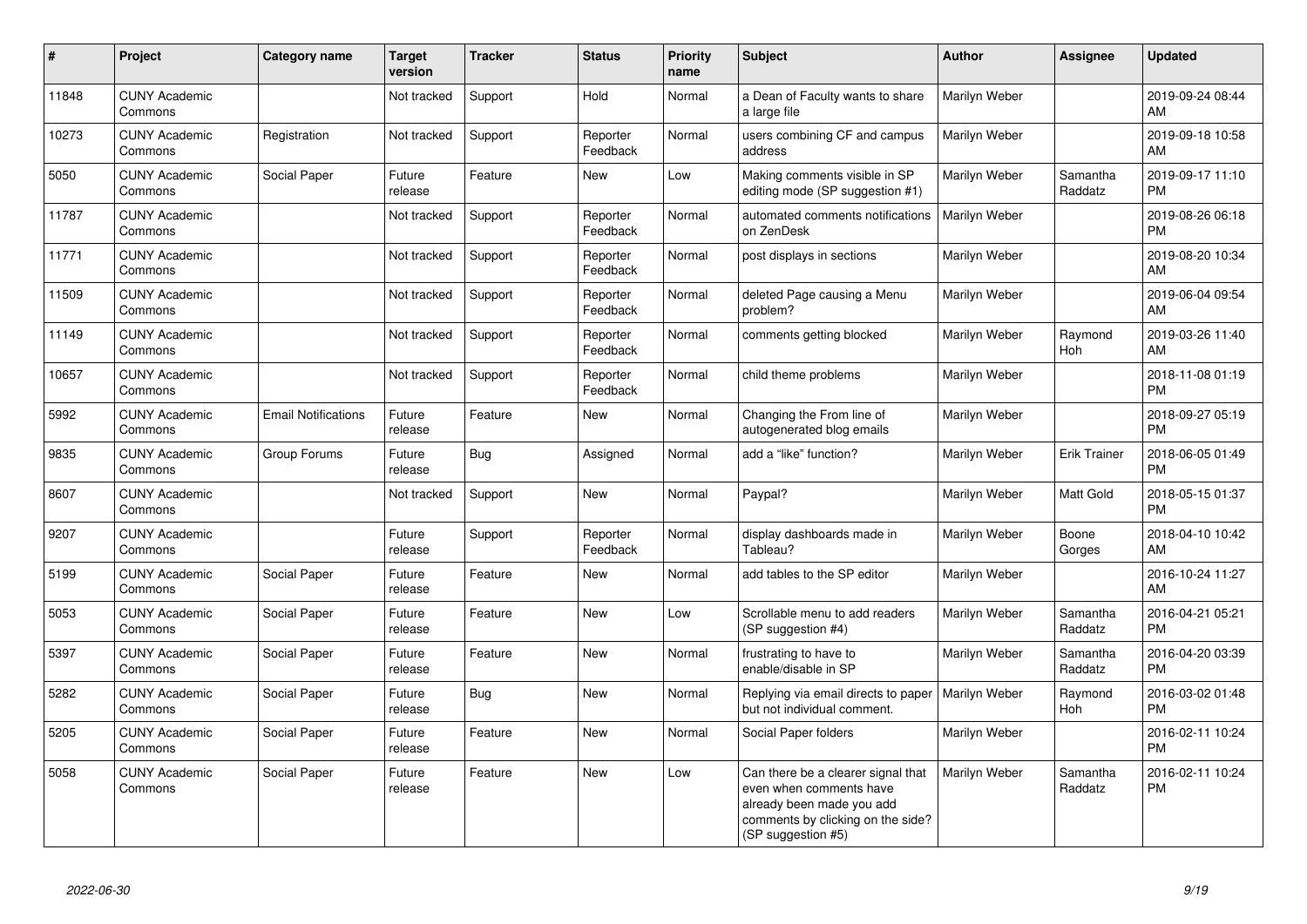| #     | Project                               | Category name              | <b>Target</b><br>version | <b>Tracker</b> | <b>Status</b>        | <b>Priority</b><br>name | <b>Subject</b>                                                        | <b>Author</b>      | Assignee              | <b>Updated</b>                |
|-------|---------------------------------------|----------------------------|--------------------------|----------------|----------------------|-------------------------|-----------------------------------------------------------------------|--------------------|-----------------------|-------------------------------|
| 5052  | <b>CUNY Academic</b><br>Commons       | Social Paper               | Future<br>release        | Feature        | <b>New</b>           | Low                     | Sentence by sentence or line by<br>line comments (SP suggestion #3)   | Marilyn Weber      | Boone<br>Gorges       | 2016-02-11 10:24<br><b>PM</b> |
| 2571  | <b>NYCDH Community</b><br>Site        |                            |                          | Feature        | Assigned             | Normal                  | Add Google custom search box to<br>homepage                           | <b>Mark Newton</b> | Raymond<br><b>Hoh</b> | 2013-05-18 07:49<br><b>PM</b> |
| 2574  | <b>NYCDH Community</b><br>Site        |                            |                          | Feature        | Assigned             | Normal                  | Add Way to Upload Files to<br>Groups                                  | <b>Mark Newton</b> | Raymond<br>Hoh        | 2013-05-18 07:46<br><b>PM</b> |
| 2576  | <b>NYCDH Community</b><br>Site        |                            |                          | <b>Bug</b>     | Hold                 | Low                     | Test Next Button in Javascript<br><b>Tutorial Under Activities</b>    | Mark Newton        | Alex Gil              | 2013-05-18 02:55<br><b>PM</b> |
| 2573  | <b>NYCDH Community</b><br>Site        |                            |                          | Feature        | Reporter<br>Feedback | Normal                  | Add dh nyc twitter list feed to site                                  | <b>Mark Newton</b> | Matt Gold             | 2013-05-16 11:42<br><b>PM</b> |
| 2577  | <b>NYCDH Community</b><br><b>Site</b> |                            |                          | Feature        | Assigned             | Low                     | Investigate Potential to Add Links<br>to the Forum                    | <b>Mark Newton</b> | Alex Gil              | 2013-05-16 09:40<br><b>PM</b> |
| 10678 | <b>CUNY Academic</b><br>Commons       |                            | Not tracked              | Bug            | Reporter<br>Feedback | High                    | Newsletter Plugin Not Sending<br><b>Out Newsletters</b>               | Mark Webb          | Boone<br>Gorges       | 2019-09-16 09:38<br><b>PM</b> |
| 11120 | <b>CUNY Academic</b><br>Commons       | <b>WordPress Plugins</b>   | Not tracked              | Bug            | Reporter<br>Feedback | Normal                  | Events Manager Events Not<br>Showing Up                               | Mark Webb          |                       | 2019-02-27 04:10<br><b>PM</b> |
| 10769 | <b>CUNY Academic</b><br>Commons       | <b>WordPress Themes</b>    | Not tracked              | Bug            | Reporter<br>Feedback | Normal                  | 2011 Theme Sidebar                                                    | Mark Webb          |                       | 2018-12-04 04:09<br><b>PM</b> |
| 10262 | <b>CUNY Academic</b><br>Commons       |                            | Not tracked              | Bug            | Reporter<br>Feedback | Normal                  | Newsletter Plugin: Broken Image<br>at Bottom of All Newsletters       | Mark Webb          | Raymond<br>Hoh        | 2018-08-30 05:17<br><b>PM</b> |
| 16307 | <b>CUNY Academic</b><br>Commons       |                            |                          | Bug            | <b>New</b>           | Normal                  | Add brief messaging to<br>accept/decline group membership<br>requests | <b>Matt Gold</b>   | Boone<br>Gorges       | 2022-06-27 06:13<br><b>PM</b> |
| 15604 | <b>CUNY Academic</b><br>Commons       | <b>Email Notifications</b> | Future<br>release        | Feature        | Assigned             | Normal                  | <b>Restructure Commons Group</b><br>Digest Email Messages             | <b>Matt Gold</b>   | Boone<br>Gorges       | 2022-05-26 10:45<br>AM        |
| 8900  | <b>CUNY Academic</b><br>Commons       | Accessibility              | Future<br>release        | Feature        | Assigned             | Normal                  | Look into tools to enforce<br>accessibility in WP environment         | <b>Matt Gold</b>   | Boone<br>Gorges       | 2022-04-26 11:59<br>AM        |
| 8901  | <b>CUNY Academic</b><br>Commons       | <b>Accessibility</b>       | Future<br>release        | Feature        | Assigned             | Normal                  | Theme analysis for accessibility                                      | <b>Matt Gold</b>   | Boone<br>Gorges       | 2022-04-26 11:59<br>AM        |
| 13949 | <b>CUNY Academic</b><br>Commons       |                            | Not tracked              | Bug            | <b>New</b>           | Normal                  | Continued debugging of runaway<br>MySQL connections                   | <b>Matt Gold</b>   | Boone<br>Gorges       | 2021-09-14 10:42<br>AM        |
| 7115  | <b>CUNY Academic</b><br>Commons       | Groups (misc)              | Future<br>release        | Feature        | Reporter<br>Feedback | Normal                  | make licensing info clear during<br>group creation                    | Matt Gold          | Raymond<br>Hoh        | 2020-12-08 11:32<br>AM        |
| 5581  | <b>CUNY Academic</b><br>Commons       | Analytics                  | Future<br>release        | Feature        | Assigned             | Normal                  | <b>Explore alternatives to Google</b><br>Analytics                    | <b>Matt Gold</b>   | Valerie<br>Townsend   | 2020-04-17 03:12<br><b>PM</b> |
| 8836  | <b>CUNY Academic</b><br>Commons       | <b>Blogs (BuddyPress)</b>  | Future<br>release        | Feature        | Assigned             | Normal                  | Redesign site launch process                                          | <b>Matt Gold</b>   | Boone<br>Gorges       | 2019-10-03 02:49<br><b>PM</b> |
| 8666  | <b>CUNY Academic</b><br>Commons       | Teaching                   | Not tracked              | Documentation  | Assigned             | Normal                  | Create Teaching on the Commons   Matt Gold<br>Resource Page           |                    | Laurie Hurson         | 2019-09-23 03:16<br><b>PM</b> |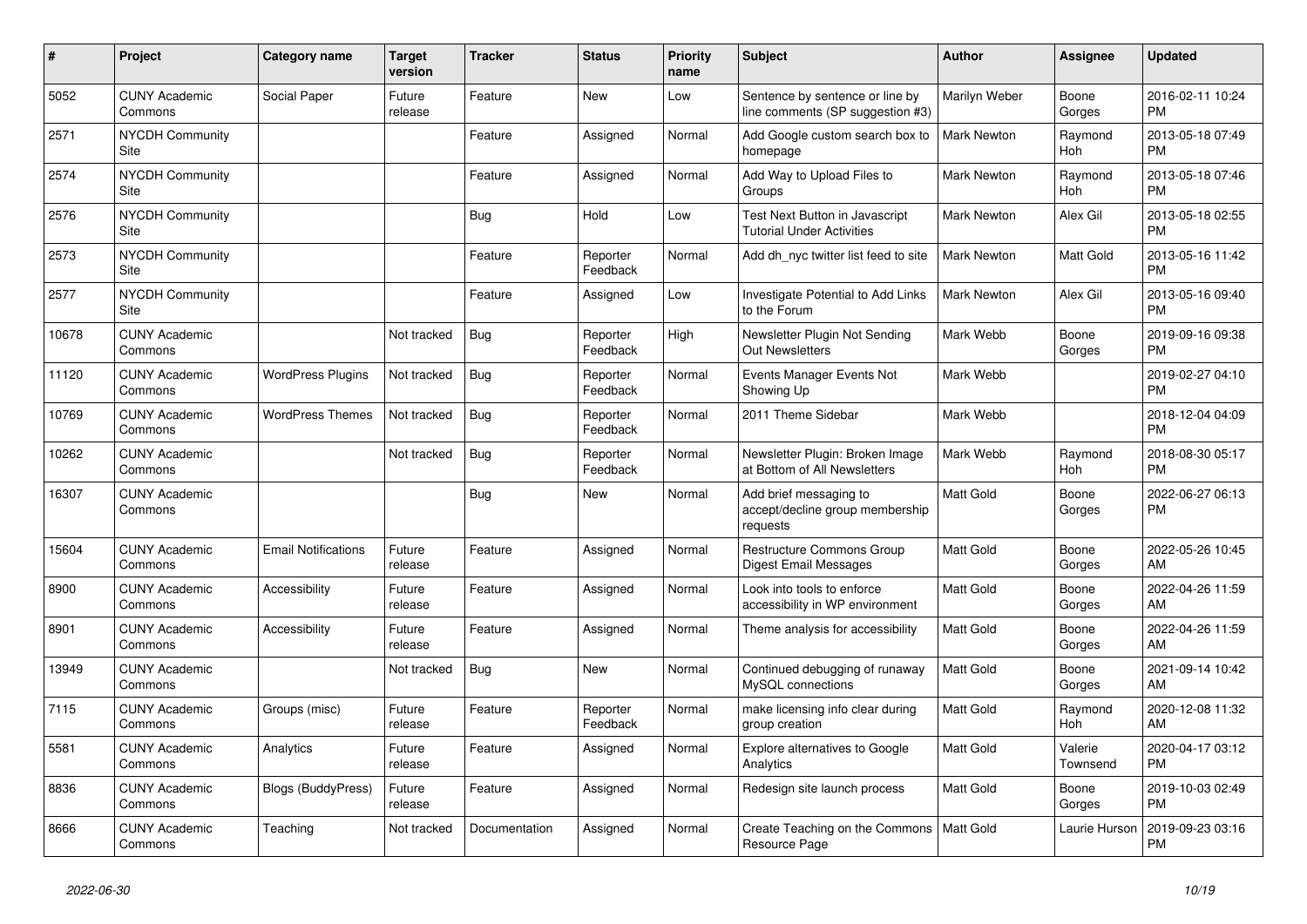| #     | Project                         | Category name              | <b>Target</b><br>version | <b>Tracker</b> | <b>Status</b>        | <b>Priority</b><br>name | <b>Subject</b>                                                                        | <b>Author</b>    | Assignee         | <b>Updated</b>                |
|-------|---------------------------------|----------------------------|--------------------------|----------------|----------------------|-------------------------|---------------------------------------------------------------------------------------|------------------|------------------|-------------------------------|
| 1544  | <b>CUNY Academic</b><br>Commons | Groups (misc)              | Future<br>release        | Feature        | Reporter<br>Feedback | Normal                  | Group Filtering and Sorting                                                           | <b>Matt Gold</b> | Chris Stein      | 2019-03-01 02:25<br><b>PM</b> |
| 5016  | <b>CUNY Academic</b><br>Commons | Events                     | Future<br>release        | Feature        | Assigned             | Low                     | Allow comments to be posted on<br>events                                              | <b>Matt Gold</b> | Raymond<br>Hoh   | 2019-03-01 02:23<br><b>PM</b> |
| 10659 | <b>CUNY Academic</b><br>Commons | Group Forums               | Future<br>release        | Feature        | Assigned             | Normal                  | Post to multiple groups via email                                                     | <b>Matt Gold</b> | Raymond<br>Hoh   | 2018-11-15 12:54<br>AM        |
| 9028  | <b>CUNY Academic</b><br>Commons | Onboarding                 | Future<br>release        | Feature        | Assigned             | Normal                  | suggest groups to new members<br>during the registration process                      | <b>Matt Gold</b> | Chris Stein      | 2018-10-24 12:34<br><b>PM</b> |
| 9947  | <b>CUNY Academic</b><br>Commons | <b>WordPress Plugins</b>   | Future<br>release        | Feature        | Reporter<br>Feedback | Normal                  | Install H5P quiz plugin                                                               | Matt Gold        | Boone<br>Gorges  | 2018-09-11 11:01<br>AM        |
| 9979  | <b>CUNY Academic</b><br>Commons | <b>Email Notifications</b> | Not tracked              | Bug            | Reporter<br>Feedback | Normal                  | Reports of slow email activation<br>emails                                            | Matt Gold        | Boone<br>Gorges  | 2018-08-29 09:40<br><b>PM</b> |
| 10040 | <b>CUNY Academic</b><br>Commons | WordPress (misc)           | Not tracked              | <b>Bug</b>     | Reporter<br>Feedback | Normal                  | User doesn't see full list of themes                                                  | <b>Matt Gold</b> | Boone<br>Gorges  | 2018-07-25 10:12<br>AM        |
| 9941  | <b>CUNY Academic</b><br>Commons | Wiki                       | Not tracked              | Support        | Assigned             | Normal                  | Wiki functionality                                                                    | <b>Matt Gold</b> | Boone<br>Gorges  | 2018-06-26 10:57<br>AM        |
| 3768  | <b>CUNY Academic</b><br>Commons | Public Portfolio           | Future<br>release        | Feature        | Assigned             | Normal                  | Institutions/Past positions on<br>public portfolios                                   | Matt Gold        | Boone<br>Gorges  | 2018-04-23 10:44<br>AM        |
| 8991  | <b>CUNY Academic</b><br>Commons | Reply By Email             | Not tracked              | Bug            | Hold                 | Normal                  | RBE duplicate email message<br>issue                                                  | <b>Matt Gold</b> | Raymond<br>Hoh   | 2018-02-18 08:53<br><b>PM</b> |
| 9015  | <b>CUNY Academic</b><br>Commons | Groups (misc)              | Not tracked              | Outreach       | Assigned             | Normal                  | Email group admins the email<br>addresses of their groups                             | <b>Matt Gold</b> | Matt Gold        | 2018-01-02 09:54<br>AM        |
| 8992  | <b>NYCDH Community</b><br>Site  |                            |                          | <b>Bug</b>     | Assigned             | Normal                  | Multiple RBE error reports                                                            | Matt Gold        | Raymond<br>Hoh   | 2017-12-11 05:43<br><b>PM</b> |
| 8976  | <b>CUNY Academic</b><br>Commons | Reply By Email             | Not tracked              | Feature        | Assigned             | Normal                  | Package RBE new topics posting?                                                       | <b>Matt Gold</b> | Raymond<br>Hoh   | 2017-12-04 02:34<br><b>PM</b> |
| 8898  | <b>CUNY Academic</b><br>Commons | Social Paper               | Not tracked              | Feature        | Assigned             | Normal                  | Usage data on docs and social<br>paper                                                | <b>Matt Gold</b> | Matt Gold        | 2017-11-16 11:32<br>AM        |
| 8837  | <b>CUNY Academic</b><br>Commons |                            | Not tracked              | Feature        | Assigned             | Normal                  | Create a form to request info from<br>people requesting premium<br>themes and plugins | <b>Matt Gold</b> | Marilyn<br>Weber | 2017-11-14 03:35<br><b>PM</b> |
| 8902  | <b>CUNY Academic</b><br>Commons | Design                     | Not tracked              | Feature        | Assigned             | Normal                  | Report back on research on<br><b>BuddyPress themes</b>                                | <b>Matt Gold</b> | Michael Smith    | 2017-11-10 12:31<br><b>PM</b> |
| 8756  | <b>CUNY Academic</b><br>Commons | <b>Group Blogs</b>         | Future<br>release        | Feature        | Hold                 | Normal                  | Connect multiple blogs to one<br>group?                                               | <b>Matt Gold</b> | Boone<br>Gorges  | 2017-09-30 10:42<br>AM        |
| 5316  | <b>CUNY Academic</b><br>Commons | <b>User Experience</b>     | Future<br>release        | Feature        | Assigned             | Normal                  | Prompt user email address<br>updates                                                  | <b>Matt Gold</b> | Stephen Real     | 2016-12-21 03:30<br><b>PM</b> |
| 4980  | <b>CUNY Academic</b><br>Commons | Home Page                  | Future<br>release        | Feature        | Assigned             | Normal                  | CAC Featured Content -- Adding<br>Randomization                                       | <b>Matt Gold</b> | Boone<br>Gorges  | 2016-12-12 03:01<br><b>PM</b> |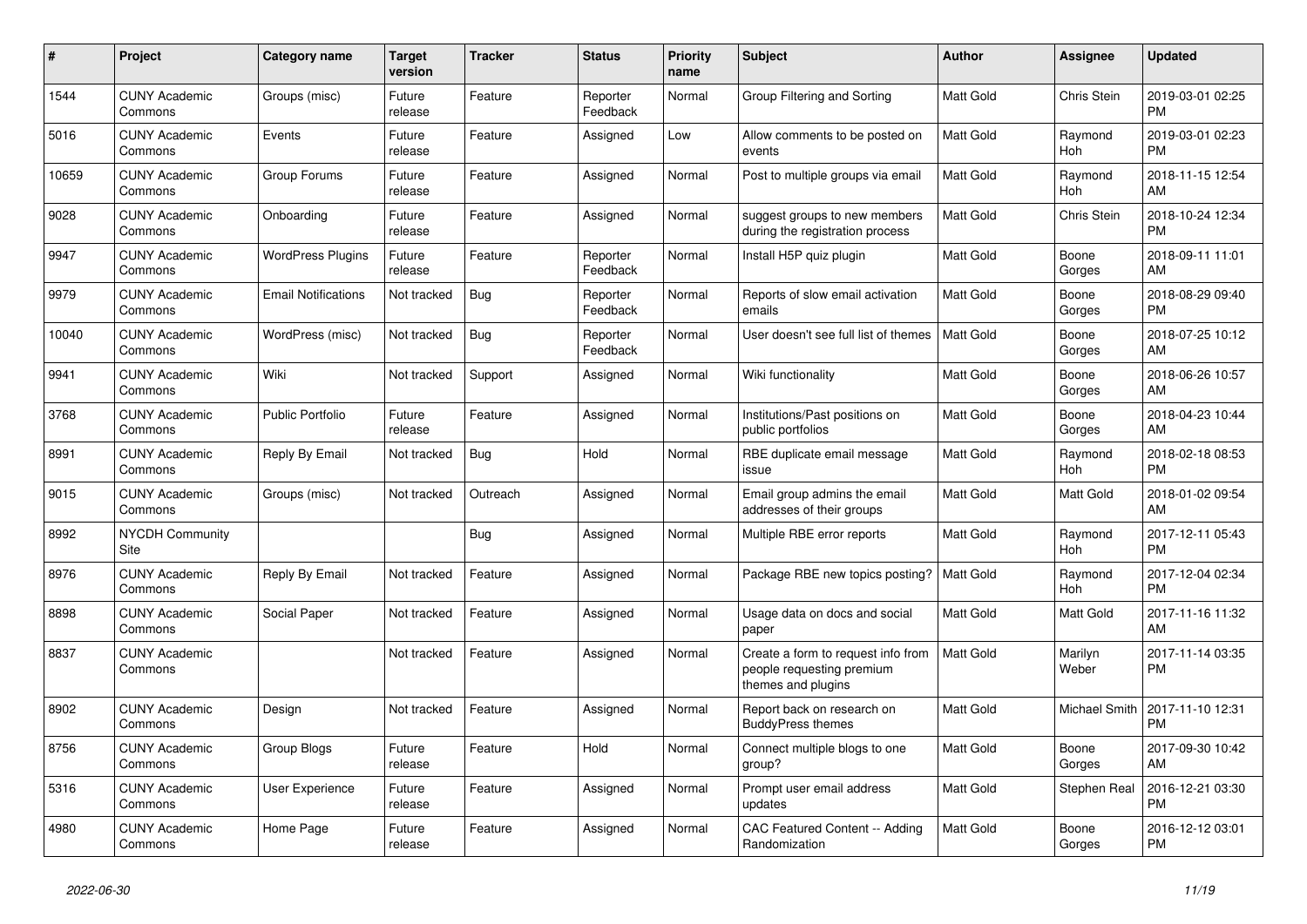| $\pmb{\#}$ | <b>Project</b>                  | <b>Category name</b>      | Target<br>version | <b>Tracker</b> | <b>Status</b>        | <b>Priority</b><br>name | <b>Subject</b>                                                                     | <b>Author</b>    | Assignee            | <b>Updated</b>                |
|------------|---------------------------------|---------------------------|-------------------|----------------|----------------------|-------------------------|------------------------------------------------------------------------------------|------------------|---------------------|-------------------------------|
| 6995       | <b>CUNY Academic</b><br>Commons | Home Page                 | Not tracked       | <b>Bug</b>     | Assigned             | Normal                  | member filter on homepage not<br>working                                           | <b>Matt Gold</b> | Raymond<br>Hoh      | 2016-12-11 09:46<br><b>PM</b> |
| 6671       | <b>CUNY Academic</b><br>Commons | Reply By Email            | Not tracked       | <b>Bug</b>     | Assigned             | Normal                  | "Post too often" RBE error<br>message                                              | <b>Matt Gold</b> | Raymond<br>Hoh      | 2016-11-11 09:55<br>AM        |
| 6426       | <b>CUNY Academic</b><br>Commons | Spam/Spam<br>Prevention   | Future<br>release | Feature        | Assigned             | Normal                  | Force captcha on all comments?                                                     | <b>Matt Gold</b> | Tahir Butt          | 2016-10-24 02:06<br><b>PM</b> |
| 3090       | <b>CUNY Academic</b><br>Commons | Twitter page              | Future<br>release | Feature        | Assigned             | Normal                  | Prevent Retweets from showing<br>up on Commons twitter page                        | Matt Gold        | <b>Tahir Butt</b>   | 2016-10-24 11:31<br>AM        |
| 6298       | <b>CUNY Academic</b><br>Commons | <b>User Experience</b>    | Not tracked       | Design/UX      | Assigned             | Normal                  | Examine data from survey                                                           | <b>Matt Gold</b> | Margaret<br>Galvan  | 2016-10-14 12:16<br><b>PM</b> |
| 4903       | <b>CUNY Academic</b><br>Commons | Events                    | Future<br>release | Design/UX      | Assigned             | Normal                  | Improving visual appearance of<br>event calendars                                  | <b>Matt Gold</b> | Boone<br>Gorges     | 2016-10-13 11:51<br>AM        |
| 5696       | <b>CUNY Academic</b><br>Commons | Events                    | Future<br>release | Feature        | Assigned             | Normal                  | Events Calendar - display options<br>/ calendar aggregation                        | Matt Gold        | Boone<br>Gorges     | 2016-10-13 11:44<br>AM        |
| 6115       | <b>CUNY Academic</b><br>Commons | Publicity                 | Not tracked       | Feature        | Assigned             | Normal                  | create digital signage for GC                                                      | <b>Matt Gold</b> | scott voth          | 2016-10-11 10:09<br><b>PM</b> |
| 6014       | <b>CUNY Academic</b><br>Commons | Publicity                 | Future<br>release | Publicity      | Reporter<br>Feedback | Normal                  | Google search listing                                                              | Matt Gold        | Boone<br>Gorges     | 2016-09-21 03:48<br><b>PM</b> |
| 5955       | <b>CUNY Academic</b><br>Commons | Outreach                  | Future<br>release | Feature        | Assigned             | Normal                  | Create auto-newsletter for<br>commons members                                      | <b>Matt Gold</b> | Luke Waltzer        | 2016-08-30 10:34<br>AM        |
| 5691       | <b>CUNY Academic</b><br>Commons | <b>Blogs (BuddyPress)</b> | Future<br>release | <b>Bug</b>     | Assigned             | High                    | Differing numbers on Sites display                                                 | <b>Matt Gold</b> | Raymond<br>Hoh      | 2016-06-13 01:37<br><b>PM</b> |
| 3657       | <b>CUNY Academic</b><br>Commons | WordPress (misc)          | Not tracked       | Feature        | <b>New</b>           | Normal                  | Create alert for GC email<br>addresses                                             | Matt Gold        | Matt Gold           | 2016-04-14 11:29<br><b>PM</b> |
| 3369       | <b>CUNY Academic</b><br>Commons | Reply By Email            | Not tracked       | Outreach       | Hold                 | Normal                  | Release reply by email to WP<br>plugin directory                                   | <b>Matt Gold</b> | Raymond<br>Hoh      | 2016-03-01 12:46<br><b>PM</b> |
| 4986       | <b>CUNY Academic</b><br>Commons | ZenDesk                   | Not tracked       | Support        | Assigned             | Normal                  | Prepare documentation for<br>Zendesk re web widget                                 | <b>Matt Gold</b> | Samantha<br>Raddatz | 2016-02-25 03:09<br><b>PM</b> |
| 636        | <b>CUNY Academic</b><br>Commons | WordPress (misc)          | Not tracked       | Support        | Assigned             | Normal                  | Create Lynda.com-like Table of<br>Contents for Prospective Tutorial<br>Screencasts | <b>Matt Gold</b> | scott voth          | 2016-02-23 03:12<br><b>PM</b> |
| 4070       | <b>CUNY Academic</b><br>Commons | Analytics                 | Not tracked       | Support        | Assigned             | Normal                  | Request for JITP site analytics                                                    | Matt Gold        | Seth Persons        | 2016-02-23 03:09<br><b>PM</b> |
| 1105       | <b>CUNY Academic</b><br>Commons | WordPress (misc)          | Future<br>release | Feature        | Assigned             | Normal                  | Rephrase Blog Privacy Options                                                      | <b>Matt Gold</b> | Samantha<br>Raddatz | 2015-11-09 06:19<br><b>PM</b> |
| 554        | <b>CUNY Academic</b><br>Commons | BuddyPress (misc)         | Future<br>release | Feature        | Assigned             | Normal                  | Add Trackback notifications to<br>site-wide activity feed                          | <b>Matt Gold</b> | Boone<br>Gorges     | 2015-11-09 06:19<br><b>PM</b> |
| 365        | <b>CUNY Academic</b><br>Commons | WordPress (misc)          | Future<br>release | Feature        | Assigned             | Normal                  | <b>Create Mouseover Tooltips</b><br>throughout Site                                | Matt Gold        | Chris Stein         | 2015-11-09 06:18<br><b>PM</b> |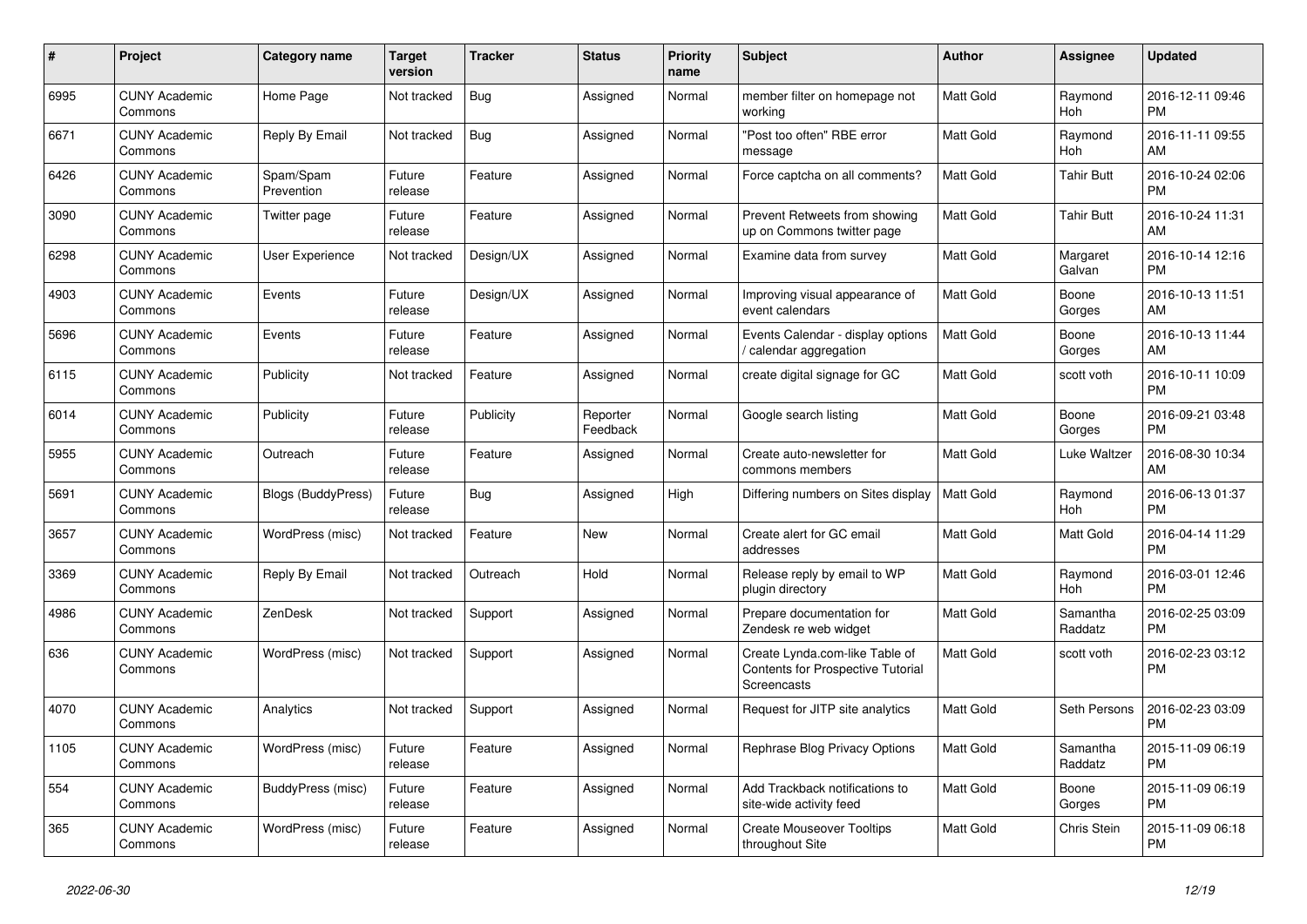| #    | Project                         | <b>Category name</b>       | <b>Target</b><br>version | <b>Tracker</b> | <b>Status</b>        | <b>Priority</b><br>name | Subject                                                                       | Author           | Assignee            | <b>Updated</b>                |
|------|---------------------------------|----------------------------|--------------------------|----------------|----------------------|-------------------------|-------------------------------------------------------------------------------|------------------|---------------------|-------------------------------|
| 497  | <b>CUNY Academic</b><br>Commons | <b>WordPress Plugins</b>   | Future<br>release        | Feature        | Assigned             | Normal                  | Drag and Drop Ordering on<br>Gallery Post Plugin                              | <b>Matt Gold</b> | <b>Ron Rennick</b>  | 2015-11-09 06:18<br><b>PM</b> |
| 287  | <b>CUNY Academic</b><br>Commons | WordPress (misc)           | Future<br>release        | Feature        | Assigned             | Normal                  | Create troubleshooting tool for<br>account sign-up                            | Matt Gold        | Boone<br>Gorges     | 2015-11-09 06:17<br><b>PM</b> |
| 2523 | CUNY Academic<br>Commons        | <b>BuddyPress Docs</b>     | Future<br>release        | Feature        | Assigned             | Normal                  | Allow Users to Upload Images to<br><b>BP</b> Docs                             | Matt Gold        | Boone<br>Gorges     | 2015-11-09 06:14<br><b>PM</b> |
| 2013 | <b>CUNY Academic</b><br>Commons | <b>Public Portfolio</b>    | Future<br>release        | Feature        | Assigned             | Low                     | Have Profile Privacy Options show   Matt Gold<br>up only for filled-in fields |                  | Boone<br>Gorges     | 2015-11-09 06:09<br><b>PM</b> |
| 333  | <b>CUNY Academic</b><br>Commons | <b>Email Notifications</b> | Future<br>release        | Feature        | Assigned             | Low                     | Delay Forum Notification Email<br>Delivery Until After Editing Period<br>Ends | Matt Gold        | Raymond<br>Hoh      | 2015-11-09 06:01<br><b>PM</b> |
| 1456 | <b>CUNY Academic</b><br>Commons | Group Invitations          | Future<br>release        | Feature        | Reporter<br>Feedback | Low                     | Invite to Group Button from Profile<br>Field                                  | <b>Matt Gold</b> | Samantha<br>Raddatz | 2015-11-09 05:59<br><b>PM</b> |
| 1192 | <b>CUNY Academic</b><br>Commons | <b>Group Files</b>         | Future<br>release        | Feature        | Assigned             | Low                     | When posting group files, allow<br>users to add a category without<br>saving  | Matt Gold        | Raymond<br>Hoh      | 2015-11-09 05:53<br><b>PM</b> |
| 653  | <b>CUNY Academic</b><br>Commons | Group Blogs                | Future<br>release        | Feature        | Assigned             | Normal                  | Redesign Integration of Groups<br>and Blogs                                   | Matt Gold        | Samantha<br>Raddatz | 2015-11-09 05:40<br><b>PM</b> |
| 310  | <b>CUNY Academic</b><br>Commons | BuddyPress (misc)          | Future<br>release        | Feature        | Assigned             | Low                     | <b>Friend Request Email</b>                                                   | Matt Gold        | Samantha<br>Raddatz | 2015-11-09 05:08<br><b>PM</b> |
| 3517 | <b>CUNY Academic</b><br>Commons | My Commons                 | Future<br>release        | Feature        | Assigned             | Normal                  | Mute/Unmute My Commons<br>updates                                             | <b>Matt Gold</b> | Raymond<br>Hoh      | 2015-11-09 01:19<br><b>PM</b> |
| 4661 | <b>CUNY Academic</b><br>Commons | User Experience            | Future<br>release        | Bug            | Assigned             | Normal                  | <b>Simplify Events text</b>                                                   | <b>Matt Gold</b> | Samantha<br>Raddatz | 2015-10-02 09:06<br><b>PM</b> |
| 4404 | <b>CUNY Academic</b><br>Commons | <b>Public Portfolio</b>    | Future<br>release        | Design/UX      | Assigned             | Normal                  | Change color of permissions info<br>on portfolio editing interface            | Matt Gold        | Samantha<br>Raddatz | 2015-08-11 05:28<br><b>PM</b> |
| 4235 | <b>CUNY Academic</b><br>Commons |                            | Not tracked              | Design/UX      | Assigned             | Normal                  | Explore user experience around<br>comments on forum topics vs docs            | <b>Matt Gold</b> | Samantha<br>Raddatz | 2015-07-21 10:23<br>AM        |
| 4238 | <b>CUNY Academic</b><br>Commons | Events                     | Future<br>release        | Feature        | Assigned             | Normal                  | Copy Events to Other Groups?                                                  | Matt Gold        | Boone<br>Gorges     | 2015-07-02 10:08<br>AM        |
| 4053 | <b>CUNY Academic</b><br>Commons | Events                     | Future<br>release        | Feature        | Assigned             | Normal                  | Create new tab for past events                                                | Matt Gold        | Boone<br>Gorges     | 2015-05-12 02:10<br><b>PM</b> |
| 4027 | CUNY Academic<br>Commons        | Commons In A Box           | Not tracked              | Design/UX      | Assigned             | Normal                  | Usability review of CBOX update<br>procedures                                 | <b>Matt Gold</b> | Samantha<br>Raddatz | 2015-05-11 06:36<br>PM        |
| 3536 | <b>CUNY Academic</b><br>Commons | My Commons                 | Future<br>release        | Feature        | Assigned             | Normal                  | Infinite Scroll on My Commons<br>page                                         | Matt Gold        | Raymond<br>Hoh      | 2015-04-13 04:42<br>PM        |
| 3662 | <b>CUNY Academic</b><br>Commons | SEO                        | Future<br>release        | Feature        | Assigned             | Normal                  | Duplicate Content/SEO/Google<br>issues                                        | Matt Gold        | Raymond<br>Hoh      | 2015-04-13 04:37<br><b>PM</b> |
| 370  | <b>CUNY Academic</b><br>Commons | Registration               | Future<br>release        | Feature        | Assigned             | High                    | <b>Guest Accounts</b>                                                         | Matt Gold        | Matt Gold           | 2015-04-09 09:33<br><b>PM</b> |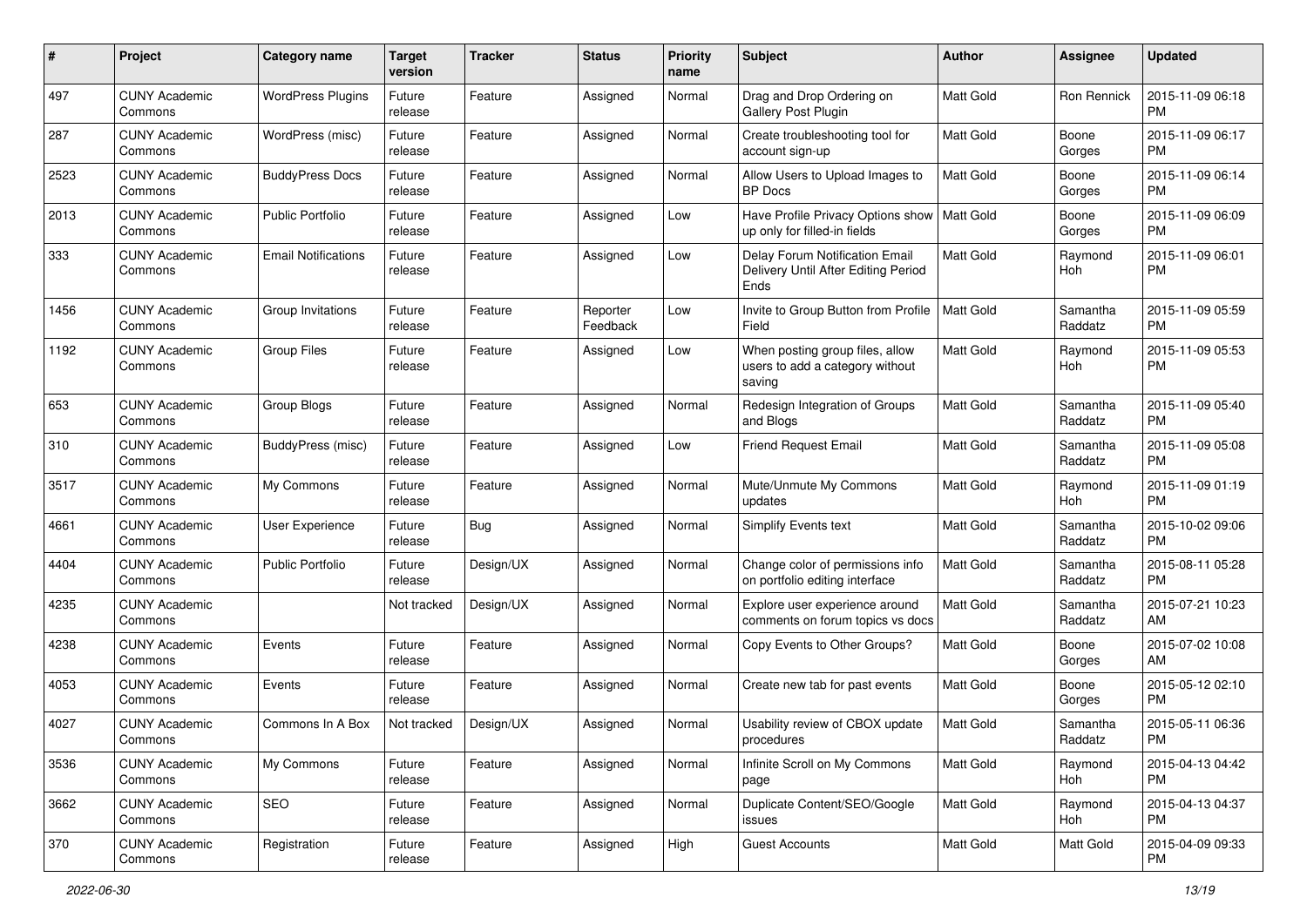| #    | Project                         | <b>Category name</b>     | <b>Target</b><br>version | Tracker       | <b>Status</b>       | <b>Priority</b><br>name | <b>Subject</b>                                                        | Author           | <b>Assignee</b>   | <b>Updated</b>                |
|------|---------------------------------|--------------------------|--------------------------|---------------|---------------------|-------------------------|-----------------------------------------------------------------------|------------------|-------------------|-------------------------------|
| 3577 | <b>CUNY Academic</b><br>Commons | My Commons               | Future<br>release        | Design/UX     | Assigned            | Normal                  | Replies to items in My Commons                                        | <b>Matt Gold</b> | Raymond<br>Hoh    | 2015-04-09 05:19<br>PM.       |
| 3770 | <b>CUNY Academic</b><br>Commons | <b>Public Portfolio</b>  | Future<br>release        | Feature       | Assigned            | Normal                  | Improve Layout/Formatting of<br>Positions Area on Public Portfolios   | <b>Matt Gold</b> | Chris Stein       | 2015-04-01 09:17<br><b>PM</b> |
| 3308 | <b>CUNY Academic</b><br>Commons | Group Invitations        | Future<br>release        | Feature       | Assigned            | Normal                  | Allow members to rescind group<br>invitations                         | Matt Gold        | Boone<br>Gorges   | 2015-04-01 08:53<br><b>PM</b> |
| 3759 | <b>CUNY Academic</b><br>Commons | WordPress (misc)         | Future<br>release        | Feature       | Assigned            | Normal                  | Review Interface for Adding Users<br>to Blogs                         | Matt Gold        | Boone<br>Gorges   | 2015-03-24 05:52<br><b>PM</b> |
| 3042 | <b>CUNY Academic</b><br>Commons | Public Portfolio         | Future<br>release        | Feature       | Assigned            | Normal                  | Browsing member interests                                             | Matt Gold        | Boone<br>Gorges   | 2015-03-21 09:04<br><b>PM</b> |
| 364  | <b>CUNY Academic</b><br>Commons | <b>WordPress Plugins</b> | Future<br>release        | Feature       | New                 | Normal                  | <b>Bulletin Board</b>                                                 | <b>Matt Gold</b> |                   | 2015-01-05 08:50<br>PM        |
| 1562 | <b>CUNY Academic</b><br>Commons | <b>WordPress Plugins</b> | Future<br>release        | Feature       | Assigned            | Low                     | Play with NYT Collaborative<br><b>Authoring Tool</b>                  | <b>Matt Gold</b> | Boone<br>Gorges   | 2015-01-05 08:47<br><b>PM</b> |
| 658  | <b>CUNY Academic</b><br>Commons | <b>WordPress Plugins</b> | Future<br>release        | Feature       | Assigned            | Normal                  | Rebulid Sitewide Tag Suggestion                                       | <b>Matt Gold</b> | Boone<br>Gorges   | 2015-01-05 08:47<br><b>PM</b> |
| 412  | <b>CUNY Academic</b><br>Commons | <b>WordPress Themes</b>  | Future<br>release        | Feature       | Assigned            | Normal                  | <b>Featured Themes</b>                                                | <b>Matt Gold</b> | Dominic<br>Giglio | 2015-01-05 08:44<br><b>PM</b> |
| 3524 | <b>CUNY Academic</b><br>Commons | Documentation            | Not tracked              | Documentation | Assigned            | Normal                  | Post describing all you can do<br>when starting up a new blog/group   | Matt Gold        | scott voth        | 2014-10-04 12:56<br><b>PM</b> |
| 2223 | <b>CUNY Academic</b><br>Commons | <b>WordPress Plugins</b> | Future<br>release        | Feature       | Assigned            | Low                     | Add Participad to the CUNY<br>Academic Commons                        | <b>Matt Gold</b> | Boone<br>Gorges   | 2014-09-17 10:03<br><b>PM</b> |
| 3419 | <b>CUNY Academic</b><br>Commons | Group Invitations        | 1.6.14                   | Bug           | Testing<br>Required | Normal                  | Neatening the display of<br>messages on group requests                | <b>Matt Gold</b> | Boone<br>Gorges   | 2014-09-01 09:29<br><b>PM</b> |
| 3354 | <b>CUNY Academic</b><br>Commons | Group Files              | Future<br>release        | Feature       | Assigned            | Low                     | Allow Group Download of Multiple<br><b>Selected Files</b>             | <b>Matt Gold</b> | Chris Stein       | 2014-08-01 08:50<br>AM        |
| 3220 | <b>CUNY Academic</b><br>Commons | <b>Public Portfolio</b>  | Future<br>release        | Feature       | Assigned            | Normal                  | Add indent/outdent option to<br>Formatting Buttons on Profile<br>Page | <b>Matt Gold</b> | Boone<br>Gorges   | 2014-05-21 10:39<br><b>PM</b> |
| 3080 | <b>CUNY Academic</b><br>Commons | <b>Group Files</b>       | Future<br>release        | Feature       | Assigned            | Low                     | Create a system to keep track of<br>file changes                      | <b>Matt Gold</b> | Boone<br>Gorges   | 2014-02-26 10:04<br><b>PM</b> |
| 2618 | <b>NYCDH Community</b><br>Site  |                          |                          | Bug           | Assigned            | Low                     | Mark blogs as spam when created<br>by users marked as spam            | Matt Gold        | Boone<br>Gorges   | 2013-06-09 11:38<br><b>PM</b> |
| 940  | <b>CUNY Academic</b><br>Commons | Redmine                  | Future<br>release        | Feature       | Assigned            | Low                     | Communication with users after<br>releases                            | Matt Gold        | Dominic<br>Giglio | 2012-09-09 04:36<br>PM        |
| 599  | <b>CUNY Academic</b><br>Commons | BuddyPress (misc)        | Future<br>release        | Feature       | Assigned            | Normal                  | Consider adding rating plugins for<br>BuddyPress/BBPress              | Matt Gold        | Boone<br>Gorges   | 2011-08-22 06:50<br><b>PM</b> |
| 635  | <b>CUNY Academic</b><br>Commons | BuddyPress (misc)        | Future<br>release        | Feature       | Assigned            | Normal                  | Big Blue Button -<br>Videoconferencing in Groups and<br><b>Blogs</b>  | Matt Gold        | Boone<br>Gorges   | 2011-03-14 03:24<br>PM        |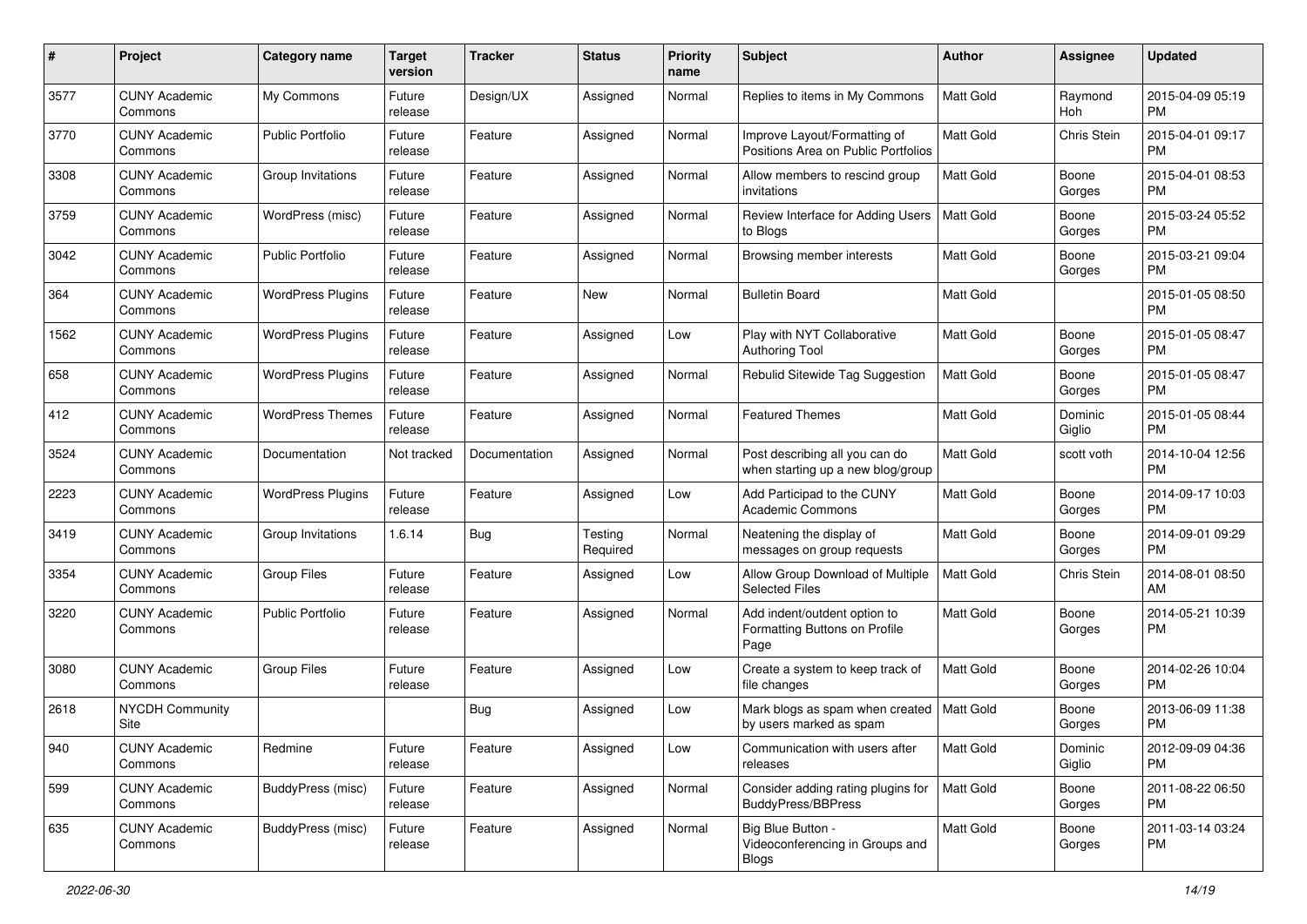| #     | Project                         | Category name            | <b>Target</b><br>version | <b>Tracker</b> | <b>Status</b>        | <b>Priority</b><br>name | <b>Subject</b>                                                                                                                               | Author               | <b>Assignee</b>     | <b>Updated</b>                |
|-------|---------------------------------|--------------------------|--------------------------|----------------|----------------------|-------------------------|----------------------------------------------------------------------------------------------------------------------------------------------|----------------------|---------------------|-------------------------------|
| 500   | <b>CUNY Academic</b><br>Commons | <b>BuddyPress (misc)</b> | Future<br>release        | Feature        | Assigned             | Normal                  | <b>Export Group Data</b>                                                                                                                     | <b>Matt Gold</b>     | Boone<br>Gorges     | 2010-12-19 12:09<br><b>PM</b> |
| 435   | <b>CUNY Academic</b><br>Commons | BuddyPress (misc)        | Future<br>release        | Feature        | Assigned             | Normal                  | Include Avatar Images in Forum<br><b>Post Notification Emails</b>                                                                            | Matt Gold            | Boone<br>Gorges     | 2010-12-08 12:40<br><b>PM</b> |
| 377   | <b>CUNY Academic</b><br>Commons | BuddyPress (misc)        | Future<br>release        | Feature        | Assigned             | Normal                  | Like buttons                                                                                                                                 | Matt Gold            | Boone<br>Gorges     | 2010-11-16 05:13<br><b>PM</b> |
| 481   | <b>CUNY Academic</b><br>Commons | Groups (misc)            | Future<br>release        | Feature        | Assigned             | Normal                  | ability to archive inactive groups<br>and blogs                                                                                              | Michael Mandiberg    | Samantha<br>Raddatz | 2015-11-09 05:56<br><b>PM</b> |
| 9908  | <b>CUNY Academic</b><br>Commons |                          | Not tracked              | Feature        | <b>New</b>           | Normal                  | Is it possible to send email<br>updates to users (or an email<br>address not on the list) for only a<br>single page AFTER being<br>prompted? | Michael Shields      | scott voth          | 2018-06-11 01:34<br><b>PM</b> |
| 2167  | <b>CUNY Academic</b><br>Commons | WordPress (misc)         | Future<br>release        | <b>Bug</b>     | Assigned             | Normal                  | CAC-Livestream Plugin Issues                                                                                                                 | <b>Michael Smith</b> | Dominic<br>Giglio   | 2015-01-02 03:06<br><b>PM</b> |
| 3458  | <b>CUNY Academic</b><br>Commons | Groups (misc)            | Future<br>release        | Feature        | Assigned             | Normal                  | Filter Members of Group by<br>Campus                                                                                                         | Michael Smith        | Samantha<br>Raddatz | 2014-09-26 08:32<br><b>PM</b> |
| 2754  | <b>CUNY Academic</b><br>Commons | Design                   | Future<br>release        | Feature        | Assigned             | Normal                  | Determine strategy for CAC logo<br>handling in top header                                                                                    | Micki Kaufman        | Chris Stein         | 2015-01-05 08:53<br><b>PM</b> |
| 2753  | <b>CUNY Academic</b><br>Commons | <b>Public Portfolio</b>  | Future<br>release        | Feature        | New                  | Normal                  | Create actual actual tagification in<br>academic interests and other<br>fields                                                               | Micki Kaufman        | Boone<br>Gorges     | 2015-01-05 08:52<br><b>PM</b> |
| 3510  | <b>CUNY Academic</b><br>Commons | Publicity                | 1.7                      | Publicity      | Assigned             | Normal                  | Post on the News Blog re: 'My<br>Commons'                                                                                                    | Micki Kaufman        | Sarah<br>Morgano    | 2014-10-15 11:18<br>AM        |
| 3511  | <b>CUNY Academic</b><br>Commons | Publicity                | 1.7                      | Publicity      | Assigned             | Normal                  | Social media for 1.7                                                                                                                         | Micki Kaufman        | Sarah<br>Morgano    | 2014-10-14 03:32<br><b>PM</b> |
| 3509  | <b>CUNY Academic</b><br>Commons | Publicity                | 1.7                      | Publicity      | New                  | Normal                  | Create 1.7 digital signage imagery                                                                                                           | Micki Kaufman        | Marilyn<br>Weber    | 2014-10-01 12:40<br><b>PM</b> |
| 3506  | <b>CUNY Academic</b><br>Commons | Publicity                | 1.7                      | Publicity      | <b>New</b>           | Normal                  | Prepare 1.7 email messaging                                                                                                                  | Micki Kaufman        | Micki<br>Kaufman    | 2014-10-01 12:36<br><b>PM</b> |
| 3475  | <b>CUNY Academic</b><br>Commons | Events                   | Future<br>release        | Feature        | Assigned             | Normal                  | Request to add plugin to<br>streamline room<br>booking/appointment booking                                                                   | Naomi Barrettara     | Boone<br>Gorges     | 2014-12-01 05:14<br><b>PM</b> |
| 9346  | <b>CUNY Academic</b><br>Commons | WordPress (misc)         | Not tracked              | <b>Bug</b>     | New                  | Normal                  | Clone cetls.bmcc.cuny.edu for<br>development                                                                                                 | Owen Roberts         | Raymond<br>Hoh      | 2018-03-06 05:35<br>PM        |
| 6665  | <b>CUNY Academic</b><br>Commons |                          | Not tracked              | Publicity      | New                  | Normal                  | Dead Link in 1.10 announcement<br>post                                                                                                       | Paige Dupont         | Stephen Real        | 2016-12-01 03:11<br>PM        |
| 14483 | <b>CUNY Academic</b><br>Commons | WordPress - Media        | Not tracked              | Bug            | Reporter<br>Feedback | Normal                  | Wordpress PDF Embed Stopped<br>Working after JITP Media Clone                                                                                | Patrick DeDauw       | Boone<br>Gorges     | 2021-05-20 01:51<br>PM.       |
| 11449 | <b>CUNY Academic</b><br>Commons | WordPress - Media        | Not tracked              | Support        | Reporter<br>Feedback | Normal                  | Cloning Media Library for JITP<br>from Staging to Production Site                                                                            | Patrick DeDauw       | Boone<br>Gorges     | 2019-05-13 12:00<br>PM        |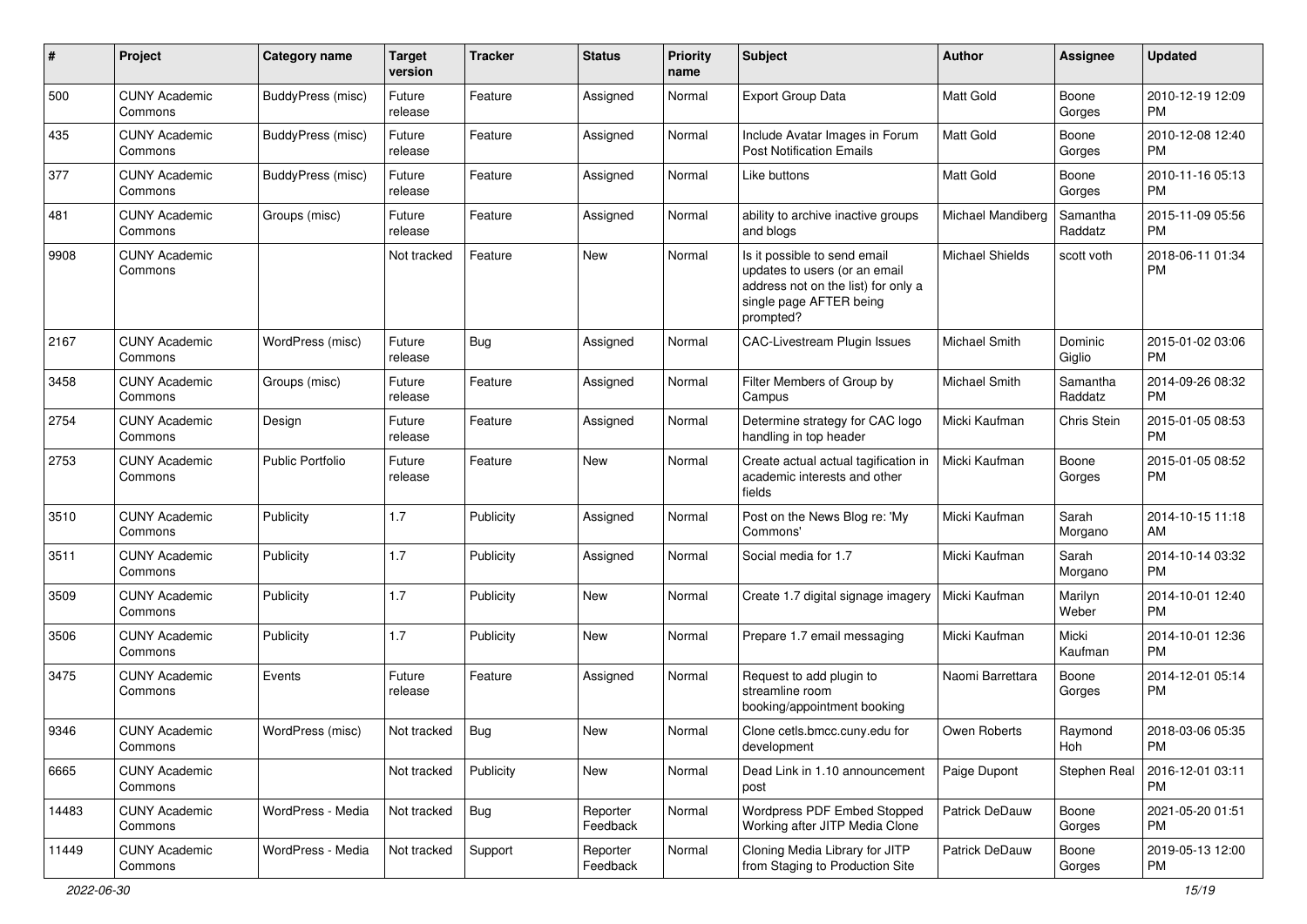| #     | Project                         | <b>Category name</b>     | <b>Target</b><br>version | <b>Tracker</b> | <b>Status</b>        | <b>Priority</b><br>name | <b>Subject</b>                                                                                  | <b>Author</b>           | Assignee            | <b>Updated</b>                |
|-------|---------------------------------|--------------------------|--------------------------|----------------|----------------------|-------------------------|-------------------------------------------------------------------------------------------------|-------------------------|---------------------|-------------------------------|
| 8675  | <b>CUNY Academic</b><br>Commons | User Onboarding          | Future<br>release        | Bug            | Reporter<br>Feedback | Low                     | Add new User search screen calls<br>for the input of email address but<br>doesn't work with one | Paul Hebert             | Boone<br>Gorges     | 2017-10-11 11:17<br>AM        |
| 16314 | <b>CUNY Academic</b><br>Commons | <b>WordPress Plugins</b> |                          | Feature        | <b>New</b>           | Normal                  | Install Multicollab plug-in?                                                                    | Raffi<br>Khatchadourian |                     | 2022-06-29 03:44<br><b>PM</b> |
| 16294 | <b>CUNY Academic</b><br>Commons |                          |                          | <b>Bug</b>     | <b>New</b>           | Urgent                  | CAC is down                                                                                     | Raffi<br>Khatchadourian |                     | 2022-06-27 02:00<br><b>PM</b> |
| 16290 | <b>CUNY Academic</b><br>Commons |                          |                          | Feature        | Reporter<br>Feedback | Normal                  | Add Table Of Contents Block<br>plug-in                                                          | Raffi<br>Khatchadourian |                     | 2022-06-24 10:26<br>AM        |
| 15516 | <b>CUNY Academic</b><br>Commons | <b>WordPress Plugins</b> |                          | Bug            | Reporter<br>Feedback | Normal                  | Can't publish or save draft of post<br>on wordpress.com                                         | Raffi<br>Khatchadourian | Raymond<br>Hoh      | 2022-03-02 05:52<br><b>PM</b> |
| 15242 | <b>CUNY Academic</b><br>Commons | Performance              | Not tracked              | Bug            | Reporter<br>Feedback | Normal                  | Slugist site                                                                                    | Raffi<br>Khatchadourian | Boone<br>Gorges     | 2022-02-07 11:14<br>AM        |
| 14792 | <b>CUNY Academic</b><br>Commons |                          |                          | Bug            | <b>New</b>           | Normal                  | Inconsistent email notifications<br>from gravity forms                                          | Raffi<br>Khatchadourian |                     | 2021-10-04 01:50<br><b>PM</b> |
| 11077 | <b>CUNY Academic</b><br>Commons | Events                   | Not tracked              | Feature        | Reporter<br>Feedback | Normal                  | Show event category description<br>in event list view                                           | Raffi<br>Khatchadourian |                     | 2019-02-12 10:38<br><b>PM</b> |
| 9420  | <b>CUNY Academic</b><br>Commons | cuny.is                  | Not tracked              | Feature        | <b>New</b>           | Normal                  | Request for http://cuny.is/streams                                                              | Raffi<br>Khatchadourian | Marilyn<br>Weber    | 2018-04-02 10:08<br>AM        |
| 8498  | <b>CUNY Academic</b><br>Commons | <b>WordPress Plugins</b> | Future<br>release        | Feature        | New                  | Low                     | <b>Gravity Forms Email Users</b>                                                                | Raffi<br>Khatchadourian | Matt Gold           | 2017-10-13 12:58<br><b>PM</b> |
| 5182  | <b>CUNY Academic</b><br>Commons | Social Paper             | Future<br>release        | Design/UX      | <b>New</b>           | Normal                  | "Publishing" a private paper on<br>social paper?                                                | Raffi<br>Khatchadourian | Boone<br>Gorges     | 2016-10-13 04:12<br><b>PM</b> |
| 5183  | <b>CUNY Academic</b><br>Commons | Social Paper             | Future<br>release        | Design/UX      | <b>New</b>           | Normal                  | Creating a new paper when<br>viewing an existing paper                                          | Raffi<br>Khatchadourian | Samantha<br>Raddatz | 2016-02-02 12:09<br><b>PM</b> |
| 16319 | <b>CUNY Academic</b><br>Commons | <b>WordPress Plugins</b> | 2.0.3                    | Bug            | <b>New</b>           | Normal                  | <b>Request for Events Calendar Pro</b><br>5.14.2 update                                         | Raymond Hoh             | Raymond<br>Hoh      | 2022-06-29 03:24<br><b>PM</b> |
| 16255 | <b>CUNY Academic</b><br>Commons | WordPress (misc)         |                          | Bug            | <b>New</b>           | Normal                  | Need to define 'MULTISITE'<br>constant in wp-config.php                                         | Raymond Hoh             |                     | 2022-06-19 09:31<br>AM        |
| 16177 | <b>CUNY Academic</b><br>Commons | Reply By Email           |                          | <b>Bug</b>     | <b>New</b>           | Normal                  | Switch to Inbound mode for RBE                                                                  | Raymond Hoh             | Raymond<br>Hoh      | 2022-05-30 04:32<br><b>PM</b> |
| 11243 | <b>CUNY Academic</b><br>Commons | BuddyPress (misc)        | Future<br>release        | Bug            | <b>New</b>           | Normal                  | Audit bp-custom.php                                                                             | Raymond Hoh             | Raymond<br>Hoh      | 2022-04-26 11:59<br>AM        |
| 14908 | <b>CUNY Academic</b><br>Commons | Performance              |                          | Bug            | <b>New</b>           | Normal                  | Stale object cache on cdev                                                                      | Raymond Hoh             | Boone<br>Gorges     | 2021-12-07 09:45<br>AM        |
| 14496 | <b>CUNY Academic</b><br>Commons | Domain Mapping           | Future<br>release        | <b>Bug</b>     | New                  | Normal                  | Mapped domain SSO uses<br>third-party cookies                                                   | Raymond Hoh             | Raymond<br>Hoh      | 2021-05-24 04:03<br><b>PM</b> |
| 3939  | <b>CUNY Academic</b><br>Commons | <b>WordPress Plugins</b> | Future<br>release        | Bug            | Hold                 | Normal                  | Activity stream support for<br>Co-Authors Plus plugin                                           | Raymond Hoh             | Raymond<br>Hoh      | 2015-11-09 06:13<br><b>PM</b> |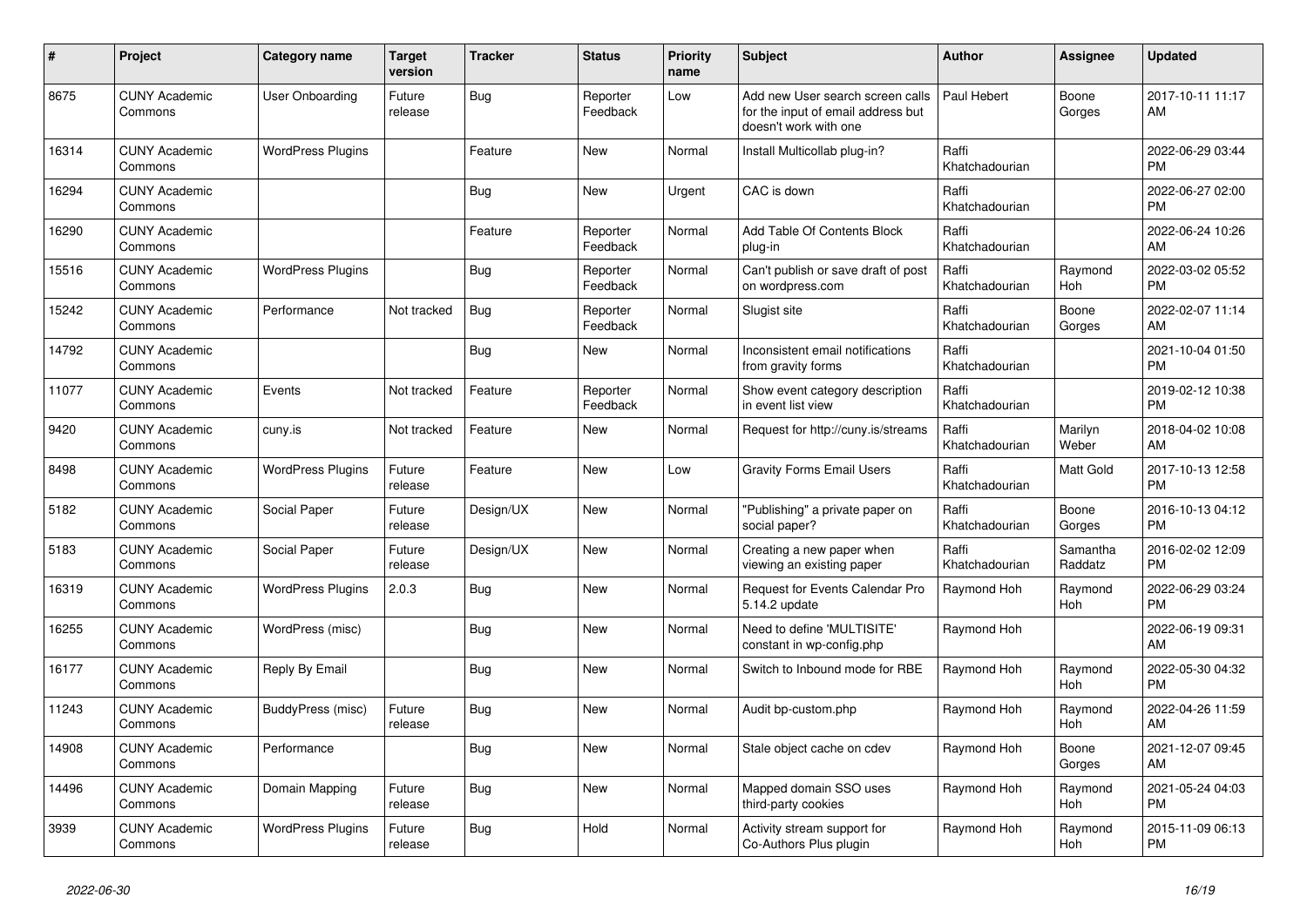| $\#$  | Project                         | <b>Category name</b>     | <b>Target</b><br>version | <b>Tracker</b> | <b>Status</b>        | <b>Priority</b><br>name | <b>Subject</b>                                                  | <b>Author</b>    | Assignee            | <b>Updated</b>                |
|-------|---------------------------------|--------------------------|--------------------------|----------------|----------------------|-------------------------|-----------------------------------------------------------------|------------------|---------------------|-------------------------------|
| 3691  | <b>CUNY Academic</b><br>Commons | <b>WordPress Plugins</b> | Future<br>release        | <b>Bug</b>     | <b>New</b>           | Normal                  | <b>WPMU Domain Mapping</b><br>Debugging on cdev                 | Raymond Hoh      | <b>Matt Gold</b>    | 2014-12-12 09:04<br>AM        |
| 14983 | <b>CUNY Academic</b><br>Commons | WordPress (misc)         | Not tracked              | Support        | Reporter<br>Feedback | Normal                  | "Read More" tag not working                                     | Rebecca Krisel   | Raymond<br>Hoh      | 2021-11-23 01:17<br><b>PM</b> |
| 58    | <b>CUNY Academic</b><br>Commons | BuddyPress (misc)        | Future<br>release        | Feature        | Assigned             | Low                     | Make member search sortable by<br>last name                     | Roberta Brody    | Boone<br>Gorges     | 2010-08-26 02:38<br><b>PM</b> |
| 5298  | <b>CUNY Academic</b><br>Commons |                          | Not tracked              | Publicity      | <b>New</b>           | Normal                  | Survey Pop-Up Text                                              | Samantha Raddatz | Samantha<br>Raddatz | 2016-03-22 12:27<br><b>PM</b> |
| 4622  | <b>CUNY Academic</b><br>Commons | <b>Public Portfolio</b>  | Future<br>release        | Design/UX      | <b>New</b>           | Normal                  | <b>Profile Visibility Settings</b>                              | Samantha Raddatz | Samantha<br>Raddatz | 2015-09-21 12:18<br><b>PM</b> |
| 4592  | <b>CUNY Academic</b><br>Commons | Events                   | Future<br>release        | Design/UX      | <b>New</b>           | Normal                  | Event Creation - Venue Dropdown<br>Slow                         | Samantha Raddatz | Boone<br>Gorges     | 2015-09-14 04:56<br><b>PM</b> |
| 4226  | <b>CUNY Academic</b><br>Commons | <b>BuddyPress Docs</b>   | Future<br>release        | Design/UX      | New                  | Normal                  | Add option to connect a Doc with<br>a Group                     | Samantha Raddatz | Samantha<br>Raddatz | 2015-09-09 04:08<br><b>PM</b> |
| 4253  | <b>CUNY Academic</b><br>Commons | <b>Public Portfolio</b>  | Future<br>release        | Design/UX      | <b>New</b>           | Normal                  | Encourage users to add portfolio<br>content                     | Samantha Raddatz | Samantha<br>Raddatz | 2015-07-07 11:32<br>AM        |
| 4225  | <b>CUNY Academic</b><br>Commons | DiRT Integration         | Future<br>release        | Design/UX      | New                  | Normal                  | Add information to DIRT page (in<br>Create a Group)             | Samantha Raddatz | <b>Matt Gold</b>    | 2015-06-26 03:14<br><b>PM</b> |
| 4221  | <b>CUNY Academic</b><br>Commons | Group Forums             | Future<br>release        | Design/UX      | Assigned             | Normal                  | Add 'Number of Posts' display<br>option to Forum page           | Samantha Raddatz | Samantha<br>Raddatz | 2015-06-26 02:21<br><b>PM</b> |
| 4222  | <b>CUNY Academic</b><br>Commons | <b>User Experience</b>   | Future<br>release        | Design/UX      | <b>New</b>           | Normal                  | Add information to 'Delete<br>Account' page                     | Samantha Raddatz | scott voth          | 2015-06-26 11:35<br>AM        |
| 5826  | <b>CUNY Academic</b><br>Commons | <b>WordPress Plugins</b> | Future<br>release        | Support        | Reporter<br>Feedback | Normal                  | <b>Remove Subscription Options</b><br>plugin from directory     | Sarah Morgano    | Sarah<br>Morgano    | 2016-10-21 04:14<br><b>PM</b> |
| 1888  | <b>CUNY Academic</b><br>Commons | Home Page                | Future<br>release        | Feature        | Assigned             | Normal                  | Refactor BP MPO Activity Filter to<br>support proper pagination | Sarah Morgano    | Boone<br>Gorges     | 2014-05-01 07:11<br><b>PM</b> |
| 585   | <b>CUNY Academic</b><br>Commons | Group Forums             | Future<br>release        | Feature        | Assigned             | Normal                  | Merge Forum Topics                                              | Sarah Morgano    | Boone<br>Gorges     | 2011-07-06 04:11<br><b>PM</b> |
| 16245 | <b>CUNY Academic</b><br>Commons | WordPress (misc)         |                          | <b>Bug</b>     | Reporter<br>Feedback | Normal                  | Save Button missing on<br>WordPress Profile page                | scott voth       | Raymond<br>Hoh      | 2022-06-16 03:09<br><b>PM</b> |
| 13946 | <b>CUNY Academic</b><br>Commons | <b>WordPress Plugins</b> | 2.1.0                    | Support        | Assigned             | Normal                  | <b>Custom Embed handler For</b><br>OneDrive files               | scott voth       | Raymond<br>Hoh      | 2022-05-26 10:46<br>AM        |
| 15767 | <b>CUNY Academic</b><br>Commons | WordPress (misc)         |                          | Support        | New                  | Normal                  | Site loading slowly                                             | scott voth       | Boone<br>Gorges     | 2022-04-04 08:56<br><b>PM</b> |
| 14994 | <b>CUNY Academic</b><br>Commons | cdev.gc.cuny.edu         | Not tracked              | Support        | In Progress          | Normal                  | Clear Cache on CDEV                                             | scott voth       | Raymond<br>Hoh      | 2021-12-07 03:51<br><b>PM</b> |
| 10226 | CUNY Academic<br>Commons        | Courses                  | Future<br>release        | Feature        | <b>New</b>           | Normal                  | Add "My Courses" to drop down<br>list                           | scott voth       | Boone<br>Gorges     | 2021-11-19 12:42<br><b>PM</b> |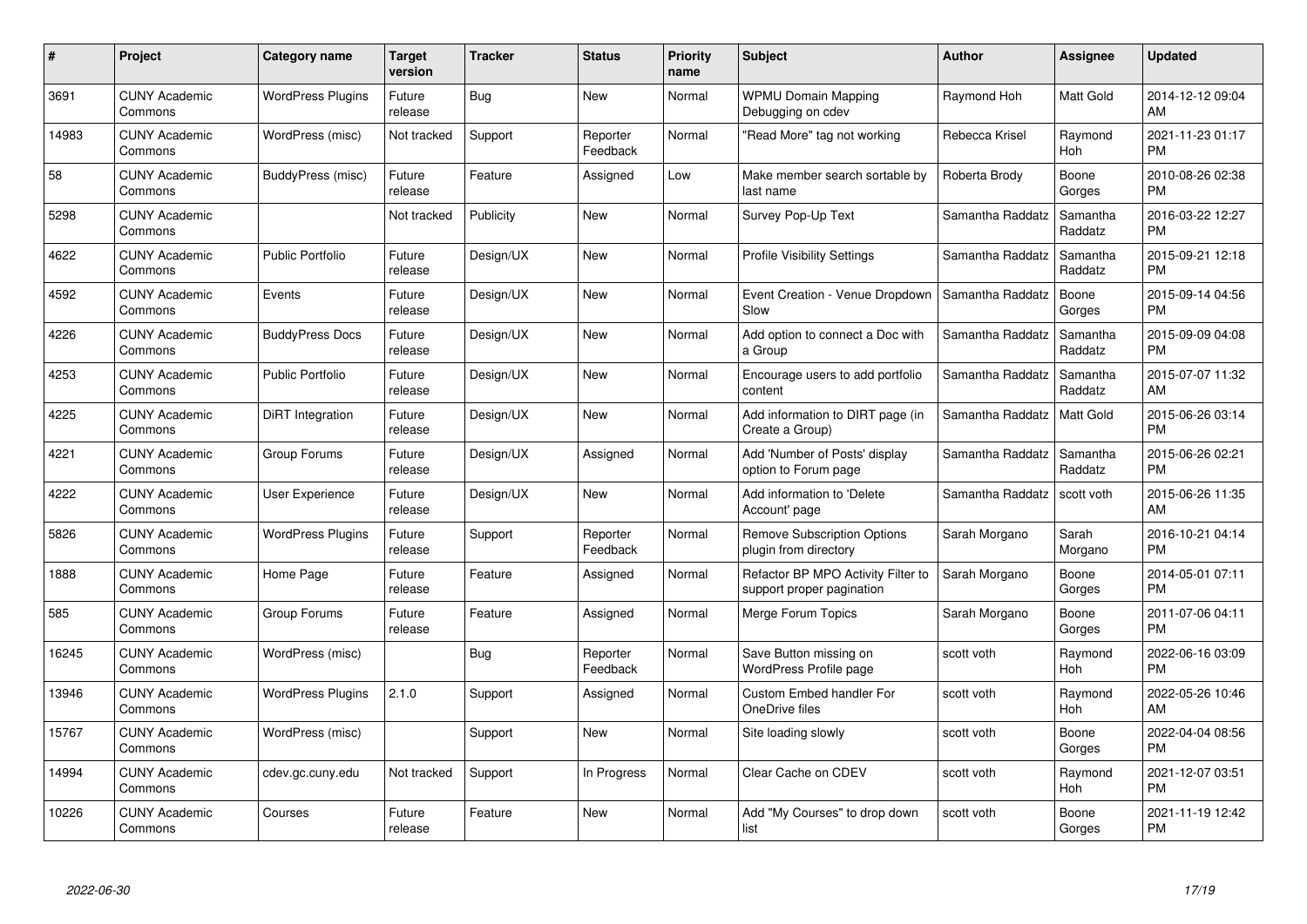| #     | Project                         | <b>Category name</b>     | <b>Target</b><br>version | Tracker       | <b>Status</b>        | <b>Priority</b><br>name | <b>Subject</b>                                                                       | <b>Author</b> | <b>Assignee</b>    | <b>Updated</b>                |
|-------|---------------------------------|--------------------------|--------------------------|---------------|----------------------|-------------------------|--------------------------------------------------------------------------------------|---------------|--------------------|-------------------------------|
| 14394 | <b>CUNY Academic</b><br>Commons |                          | Not tracked              | Feature       | New                  | Normal                  | Commons News Site - redesign                                                         | scott voth    | scott voth         | 2021-09-14 10:46<br>AM        |
| 14113 | <b>CUNY Academic</b><br>Commons | WordPress (misc)         | Future<br>release        | Bug           | Hold                 | Normal                  | Block Editor Not Working on this<br>page - Json error                                | scott voth    | Boone<br>Gorges    | 2021-03-05 11:01<br>AM.       |
| 10354 | <b>CUNY Academic</b><br>Commons | Public Portfolio         | Future<br>release        | Feature       | New                  | Normal                  | Opt out of Having a Profile Page                                                     | scott voth    | Chris Stein        | 2020-05-12 10:43<br>AM.       |
| 12573 | <b>CUNY Academic</b><br>Commons | <b>WordPress Plugins</b> | Future<br>release        | Bug           | New                  | Normal                  | <b>CommentPress Core Issues</b>                                                      | scott voth    |                    | 2020-03-24 04:32<br><b>PM</b> |
| 12392 | <b>CUNY Academic</b><br>Commons | Help/Codex               | Not tracked              | Documentation | New                  | Normal                  | <b>Updates to Common Commons</b><br>Questions on Help Page                           | scott voth    | Margaret<br>Galvan | 2020-02-11 10:53<br>AM        |
| 12247 | <b>CUNY Academic</b><br>Commons | Publicity                | Not tracked              | Support       | New                  | Normal                  | Screenshot of First Commons<br>Homepage                                              | scott voth    | scott voth         | 2020-01-14 12:08<br>PM.       |
| 11860 | <b>CUNY Academic</b><br>Commons | Registration             | Future<br>release        | Feature       | New                  | Normal                  | <b>Ensure Students Are Aware They</b><br>Can Use Aliases At Registration             | scott voth    |                    | 2019-09-24 08:46<br>AM.       |
| 11788 | <b>CUNY Academic</b><br>Commons | <b>WordPress Plugins</b> | Future<br>release        | Support       | Reporter<br>Feedback | Normal                  | Plugin Request - Browse Aloud                                                        | scott voth    |                    | 2019-09-24 08:42<br>AM.       |
| 11493 | <b>CUNY Academic</b><br>Commons | Domain Mapping           | Not tracked              | Support       | Reporter<br>Feedback | Normal                  | Domain Mapping Request - Talia<br>Schaffer                                           | scott voth    | <b>Matt Gold</b>   | 2019-08-06 08:39<br>AM        |
| 11531 | <b>CUNY Academic</b><br>Commons | Events                   | Future<br>release        | Feature       | New                  | Normal                  | Main Events calendar should<br>include non-public events that<br>user has access to  | scott voth    | Boone<br>Gorges    | 2019-06-11 10:00<br>AM        |
| 11496 | <b>CUNY Academic</b><br>Commons | <b>Public Portfolio</b>  | 1.15.2                   | Support       | New                  | Normal                  | Replace Twitter Icon on Member<br>Portfolio page                                     | scott voth    | Boone<br>Gorges    | 2019-06-06 01:03<br><b>PM</b> |
| 11393 | <b>CUNY Academic</b><br>Commons |                          | Not tracked              | Publicity     | New                  | Normal                  | After 1.15 release, ceate a hero<br>slide and post about adding a site<br>to a group | scott voth    | Patrick<br>Sweeney | 2019-05-14 10:32<br>AM        |
| 11386 | <b>CUNY Academic</b><br>Commons | WordPress - Media        | Not tracked              | Support       | Reporter<br>Feedback | Normal                  | disappearing images                                                                  | scott voth    | Boone<br>Gorges    | 2019-05-14 10:32<br>AM        |
| 10982 | <b>CUNY Academic</b><br>Commons | Domain Mapping           | Not tracked              | Support       | Reporter<br>Feedback | Normal                  | <b>CNAME</b> question                                                                | scott voth    |                    | 2019-01-22 04:29<br><b>PM</b> |
| 10839 | <b>CUNY Academic</b><br>Commons | About page               | Not tracked              | Support       | New                  | Normal                  | <b>Mission Statement Needs</b><br>Revision                                           | scott voth    | Matt Gold          | 2018-12-26 10:58<br>AM.       |
| 9515  | <b>CUNY Academic</b><br>Commons | <b>WordPress Plugins</b> | Not tracked              | Bug           | Reporter<br>Feedback | Normal                  | Text to Speech plugin - "More<br>Slowly" checkbox not working                        | scott voth    | Boone<br>Gorges    | 2018-06-13 02:26<br>PM        |
| 5827  | <b>CUNY Academic</b><br>Commons | <b>Public Portfolio</b>  | Future<br>release        | Bug           | Assigned             | Normal                  | Academic Interests square bracket   scott voth<br>links not working                  |               | Chris Stein        | 2016-08-11 11:59<br><b>PM</b> |
| 4438  | <b>CUNY Academic</b><br>Commons | Events                   | Future<br>release        | <b>Bug</b>    | Assigned             | Normal                  | Events Calendar - Export<br><b>Recurring Events</b>                                  | scott voth    | Daniel Jones       | 2016-05-23 04:25<br><b>PM</b> |
| 519   | <b>CUNY Academic</b><br>Commons | <b>BuddyPress Docs</b>   | Future<br>release        | Feature       | Assigned             | Low                     | TOC for individual docs - for new<br>BP "wiki-like" plugin                           | scott voth    | Boone<br>Gorges    | 2015-11-09 05:54<br><b>PM</b> |